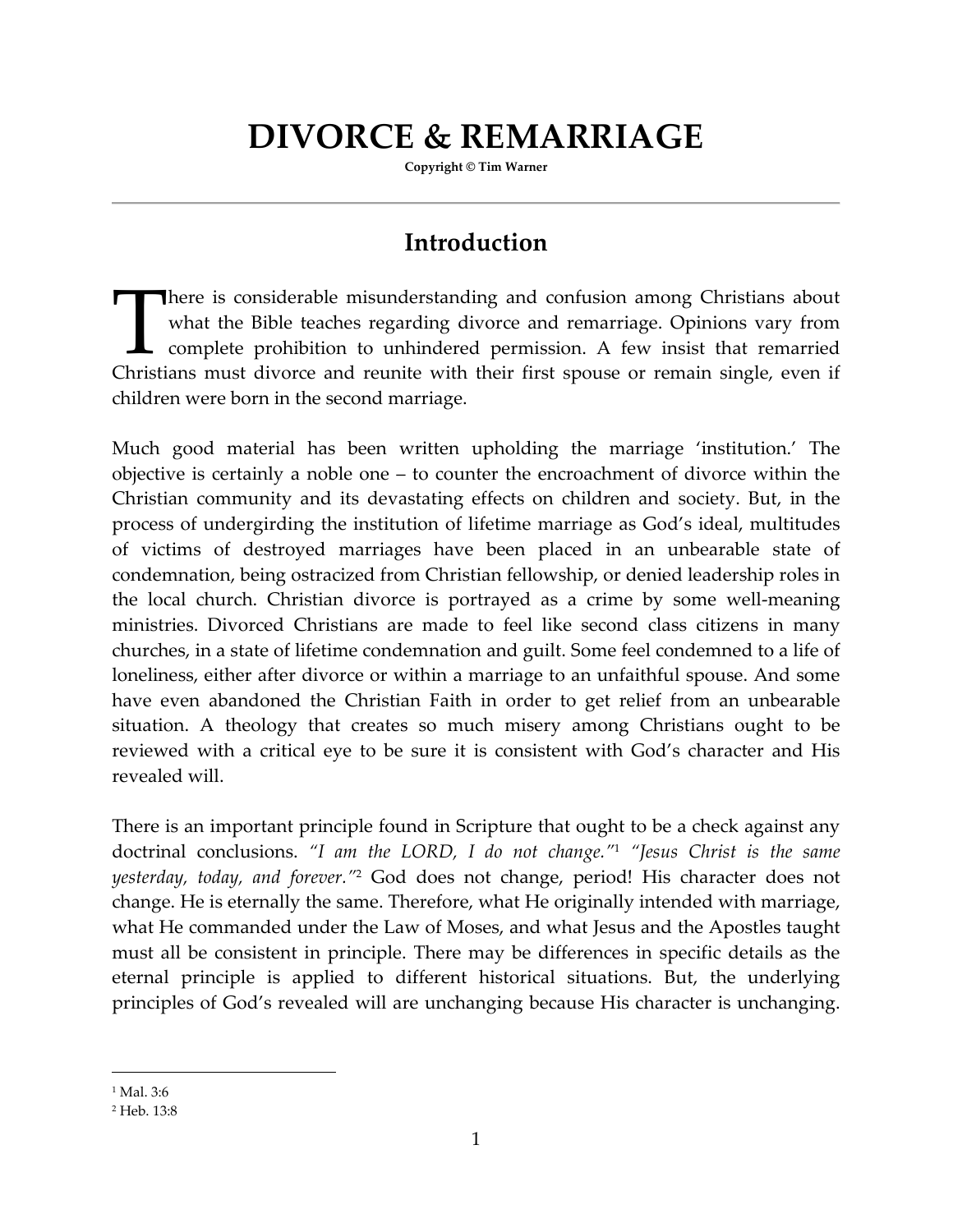And His goal is to conform all things to His character.<sup>3</sup> God always acts according to His unchanging character and purposes. Therefore, His instructions to His people at any time in history have this ultimate goal in view. Any attempt to discern the unchanging will of God in the area of divorce and remarriage must harmonize all of the biblical data related to the Creation, the Fall, the Law of Moses, the teaching of Jesus, and the teaching of the Apostles. Any perspective that cannot account for and harmonize all of Scripture in a coherent whole is incorrect and extreme. We know when we have arrived at the right perspective when we are able to see perfect harmony in all of the biblical teaching on the subject, and understand WHY different details were given under different circumstances, yet always consistent with God's character. Our conclusions must always be in harmony with the revealed character and purposes of God, including the effects of our theology on divorced Christians. It is not enough to claim that the New Testament teaching supersedes the Old Testament teaching. This is an excuse for not doing the hard work of harmonizing Scripture, or imposing one's own perspective on the Scriptures. The same God who does not change gave the Law of Moses and the Law of Christ. One must provide a reasonable explanation of God's principle and how that unchanging ideal has been worked out for Old Testament Israel and for Christians. The purpose of this study is to:

- discern the unchanging principle God intended with marriage.
- show how this ideal fits within all of the teaching of Scripture on this subject.
- expose both extremes as equally unbiblical that which condemns multitudes of Christians to a life of loneliness or guilt, or permits promiscuous (adulterous) behavior among Christians who divorce and remarry for the wrong reasons.

The Jewish leaders demonstrated both extremes: legalism (for others), and excessive permissiveness (for themselves). *"For they bind heavy burdens, hard to bear, and lay them on men's shoulders; but they themselves will not move them with one of their fingers."*<sup>4</sup> Christians need to guard against the Pharisaic self-righteous attitude, making pontifications which result in "binding heavy burdens" on other believers and asking them to carry a load that they themselves do not carry. Being condemned to a life without the intimacy in marriage that God ordained, either after divorce or within a marriage to an unfaithful spouse, is indeed a heavy burden on a significant portion of the Christian community. It is a burden that Jesus Himself said only a few are able to bear, and that only those who are equipped to live a celibate lifestyle should do so.<sup>5</sup>

l

<sup>3</sup> Rom. 8:29; 2 Cor. 3:18; Col. 3:10

<sup>4</sup> Matt 23:4-5

<sup>5</sup> Matt 19:10-12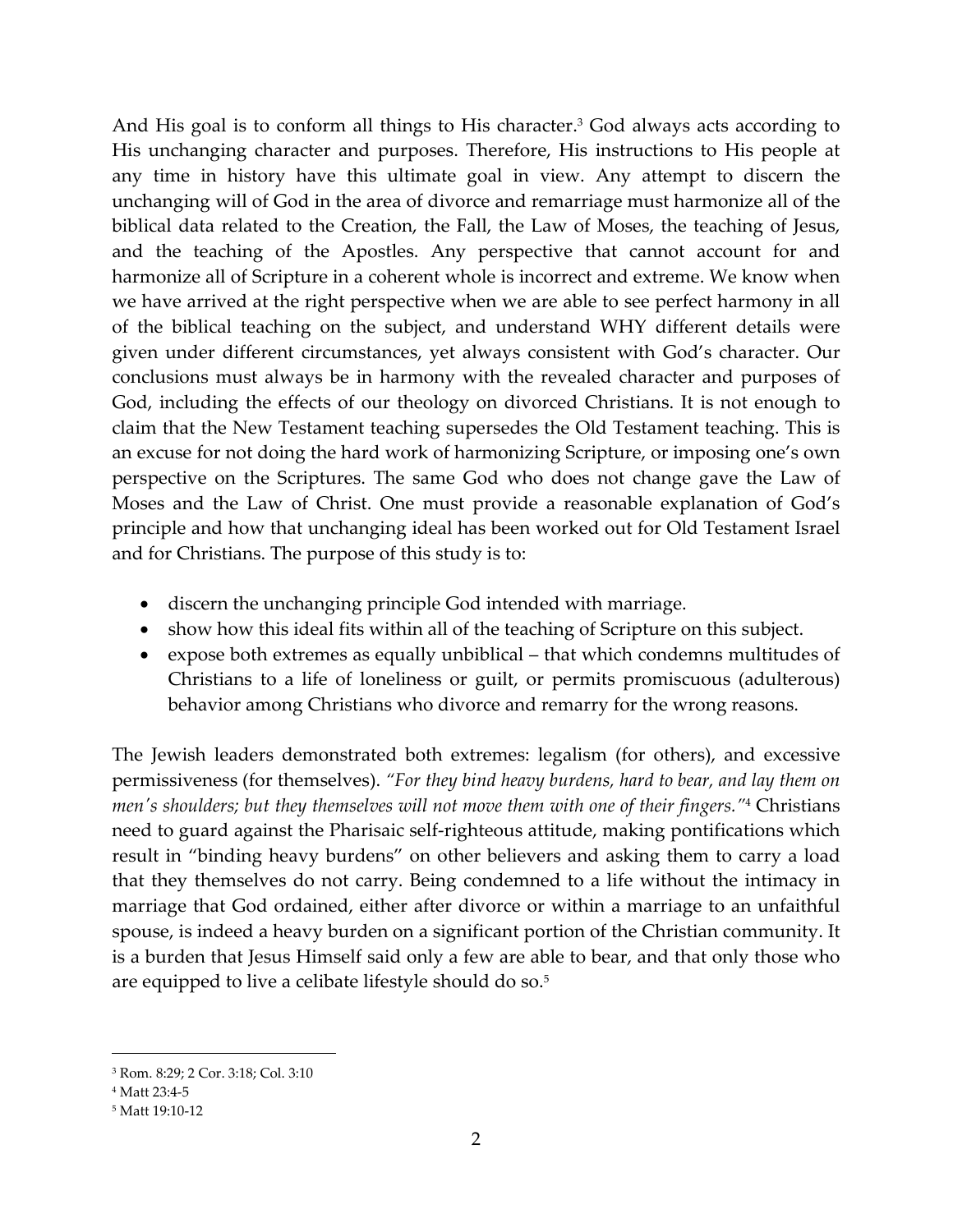### **Chapter 1 The Purpose for Marriage**

n Romans 1, Paul stated that God's attributes can be known by admiring His handiwork in creation. Since marriage was a part of the original creation which God said was "very good," it too is an expression of God's attributes. I

Without question, the model for a Christian marriage which accurately reflects God's character is the union of one man and one woman for life. This has always been God's highest ideal, both under the Law of Moses as well as the New Covenant. Male and female were created *"in the image of God"* to reflect God's nature. The Godhead is the epitome of eternal unity. The husband and wife becoming "one flesh" is an expression of God's unity. And the lifetime commitment within marriage demonstrates the eternal nature of God's unity. In a perfect world which always reflects God's nature, there would be no divorce.

It is certainly valid to appeal to the creation account to demonstrate what marriage ought to be – the union of one man and one woman for life. But before we ask, *"What did God design marriage to look like?"* we need to ask, *"Why did God create marriage?"* 

*Gen 2:18-24 NKJV* 

*18 And the LORD God said, "It is not good that man should be alone; I will make him a helper comparable to him." 19 Out of the ground the LORD God formed every*  beast of the field and every bird of the air, and brought them to Adam to see what he would call them. And whatever Adam called each living creature, that was its name.

*20 So Adam gave names to all cattle, to the birds of the air, and to every beast of the field. But for Adam there was not found a helper comparable to him.* 

*21 And the LORD God caused a deep sleep to fall on Adam, and he slept; and He took one of his ribs, and closed up the flesh in its place.* 

*22 Then the rib which the LORD God had taken from man He made into a woman, and He brought her to the man.* 

*23 And Adam said: "This is now bone of my bones And flesh of my flesh; She shall be called Woman, Because she was taken out of Man."* 

*24 Therefore a man shall leave his father and mother and be joined to his wife, and they shall become one flesh.* 

Those who claim that marriage was created by God to join one man with one woman until death are mistaken. Death was not part of the original creation. Marriage was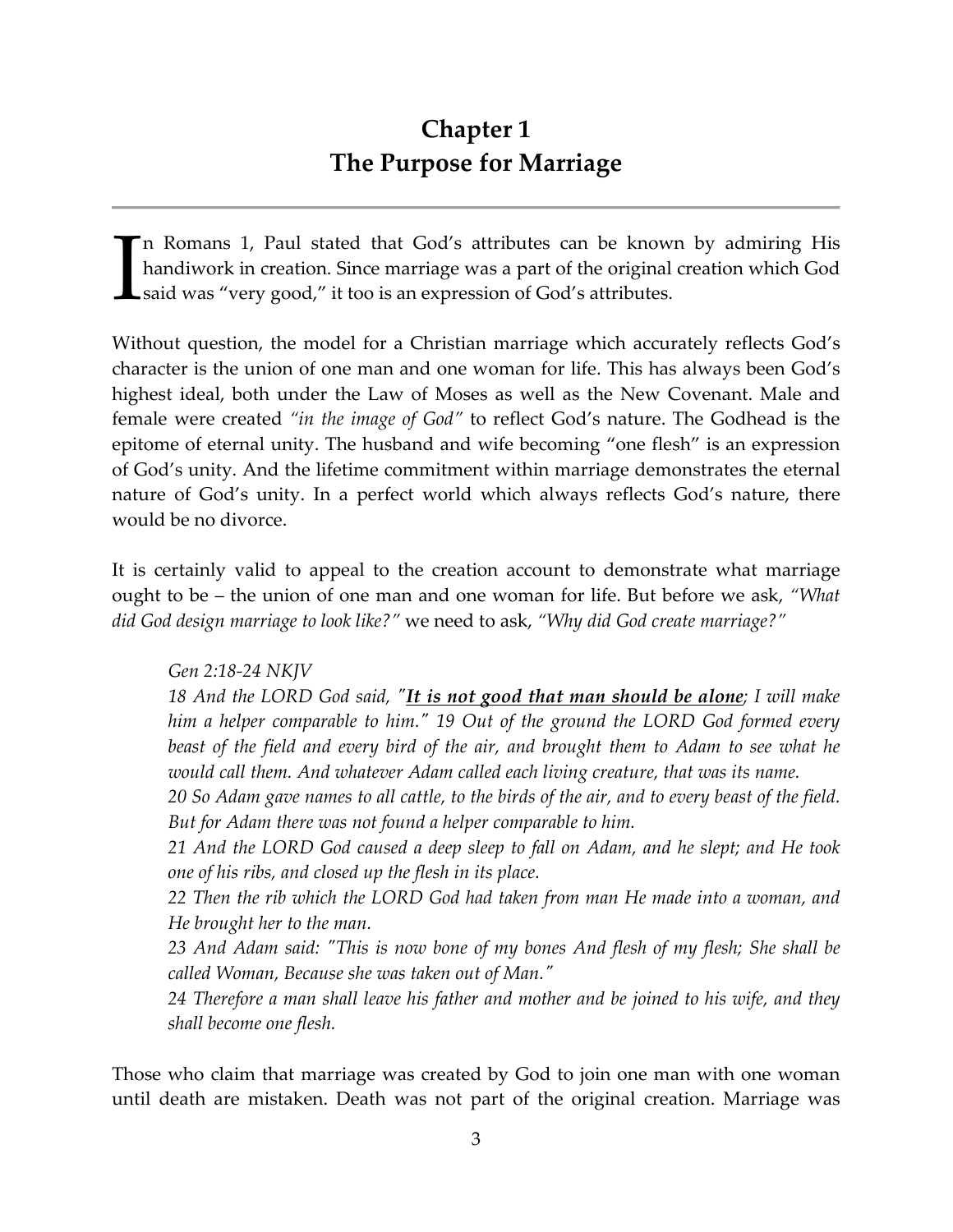instituted in a perfect environment before death and the effects of sin entered. Everything God created was "very good." There was no sin, no curse, and no death when God created male and female and joined them in marriage. Therefore, the first marriage was not "until death," but forever.

The consequences of sin and the curse damaged the first couple's relationship with God and with each other. Any appeal to what God intended when He created marriage must be tempered with the realization that it was a much different world before the fall of mankind. Sin brought death, and radically altered all marriages that now exist under the curse. And it will remain this way until the curse is lifted from the creation at the resurrection of the just.<sup>6</sup>

*Gen 3:16-19 NKJV* 

*16 To the woman He said:* 

*"I will greatly multiply your sorrow and your conception; In pain you shall bring forth children; Your desire shall be for your husband, And he shall rule over you."* 

*17 Then to Adam He said,* 

*"Because you have heeded the voice of your wife, and have eaten from the tree of which I commanded you, saying, 'You shall not eat of it': "Cursed is the ground for your sake; In toil you shall eat of it All the days of your life.* 

18 Both thorns and thistles it shall bring forth for you, And you shall eat the herb of the *field.* 

*19 In the sweat of your face you shall eat bread Till you return to the ground, For out of it you were taken; For dust you are, And to dust you shall return."* 

The curse affected marriage in four major ways.

- It placed the wife in a subordinate role to her husband.
- It selected the man for hard labor to provide for the wife.
- It barred both from the paradise environment God designed for them.
- It brought death which eventually ends all marriages.

When God created the woman and joined her to Adam in marriage, she was "comparable to him" and a "helper." The man and woman were partners. The curse altered the marriage relationship, separating the responsibilities of each partner, and assigning their roles within the fallen creation. In a perfect world, without the burden of the curse, every couple would have achieved 'one flesh' – an equality and unity of spirit, soul, and body that genuinely reflects the image of God which male and female

<sup>6</sup> Rom. 8:19-25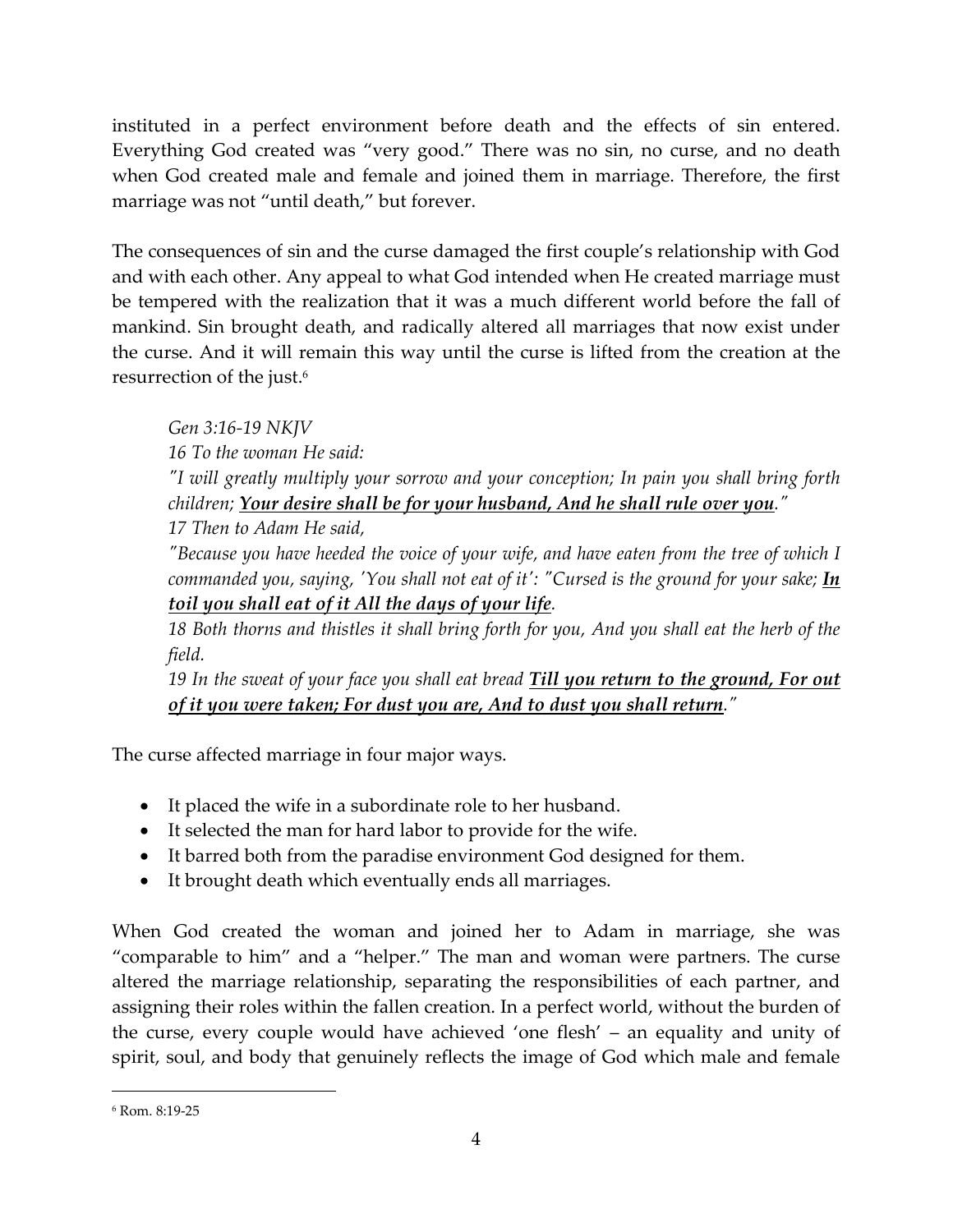were created to portray. But, under the curse the wife was forced into a subordinate role, and the husband was forced into difficult labor to provide for the wife. This was certainly not God's ideal, nor is it the ultimate destiny of faithful husbands and wives. But, within our temporary state of living under the curse, it was deemed necessary by God. The man and his wife were also barred from the paradise God created for them in which all their needs were provided as they communed with God. And, their marriage was destined to end through death. Every marriage will end because of the curse; *"for dust you are and to dust you shall return."*

Sin and the curse necessitated changes in the relationship between husbands and wives. But man's sin also necessitated dramatic changes within the Godhead itself. Jesus was equal with the Father.<sup>7</sup> Yet, He willingly took a subordinate role to the Father in order to enter the creation and redeem it from sin and the curse. Jesus remains at the right hand of the Father as our intercessor until the day we no longer need one. The temporary changes within marriage as well as the temporary changes within the Godhead itself were necessitated by sin and the curse, in order to ultimately repair what man destroyed, and to achieve the best possible outcome – the redemption and restoration of a remnant of mankind. That only a small portion of humanity will ultimately be redeemed and restored is not the ideal situation. The Bible says that *"God is not willing that any should perish, but that all should come to repentance."*<sup>8</sup> Yet, the best possible outcome, where mankind is allowed free will, is that only a minority are saved, because only a small minority choose life.

The second critical observation from the creation account concerns the primary reason the woman was created and marriage instituted in the first place. It was not because God wanted man and woman to uphold and defend an institution He created called, 'marriage.' It was for the wellbeing of the individual who needed companionship and intimacy. God clearly stated his reason for marriage. It was not good for the man to be alone.

We are well advised here to remember what Jesus said about another institution – the Sabbath – when rebuking the Pharisees for their lack of spiritual discernment and legalism. *"The Sabbath was made for man, not man for the Sabbath."*<sup>9</sup> His point was that upholding the institution of the Sabbath was not God's ultimate goal, but the wellbeing of the people for whom it was designed by God. The Sabbath was to serve man's needs, not man serve the Sabbath's requirements. The Sabbath provided something man

<sup>7</sup> Phil. 2:5-8

<sup>8</sup> 2 Peter 3:9

<sup>9</sup> Mark 2:27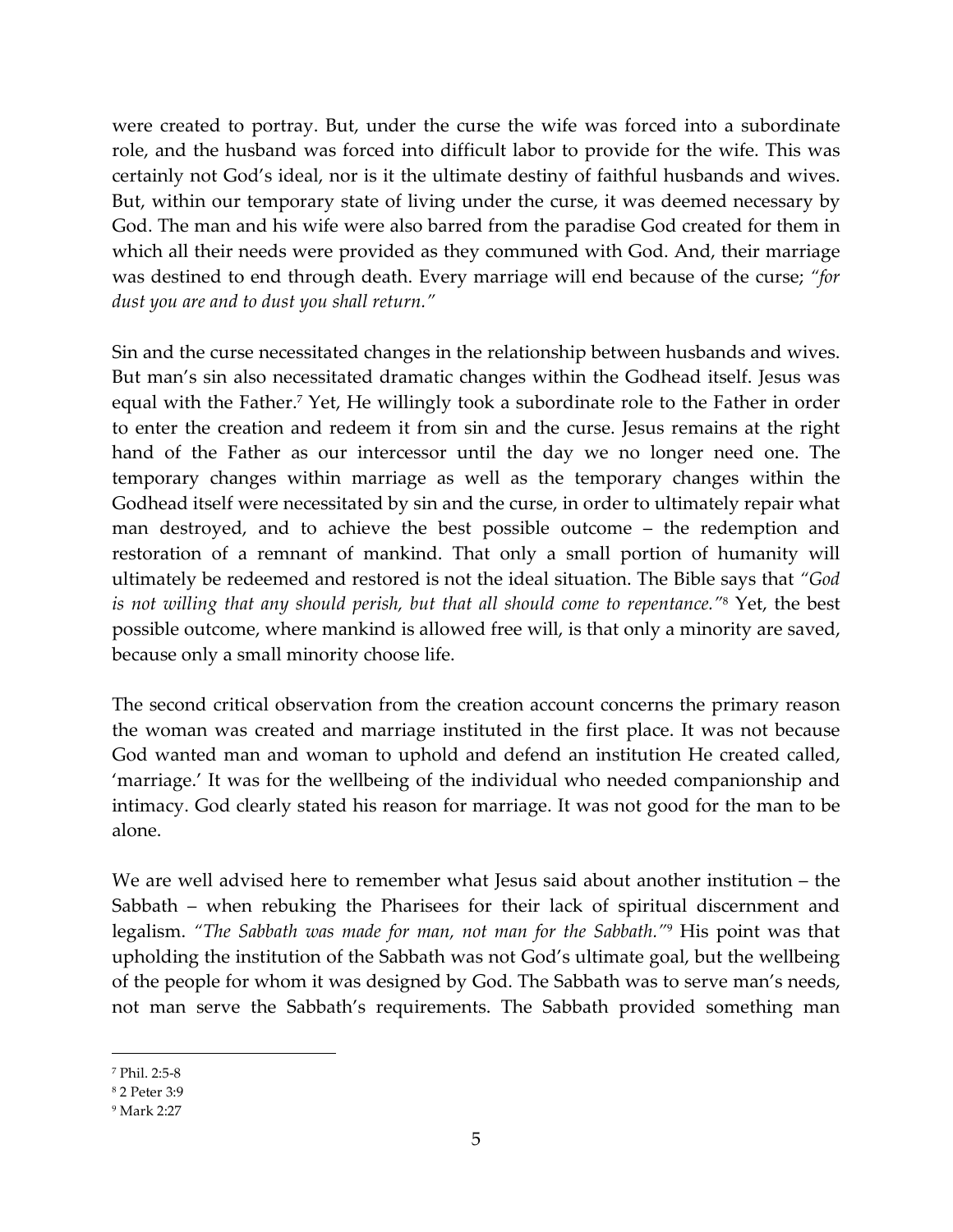desperately needed – rest and refreshment. Jesus and His disciples broke the legal regulations regarding the Sabbath while at the same time upholding its original intent.<sup>10</sup> Why? Because the underlying principle was what God was really concerned with, not outward regulations.

Genesis informs us that the marriage institution is the same as the Sabbath institution – for man's benefit. God joined the woman to the man in marriage because *"it is not good that man should be alone."* God's ultimate reason for marriage must be paramount when applying our theology to a given situation. When we stress God's perfect ideal within marriage – one man for one woman for life – we ought to be honest enough to admit that His primary concern in marriage was to remedy **aloneness**. The whole point of marriage was so that Adam would not be condemned to a life of solitude and loneliness, without enjoying the kind of unity, companionship, and intimacy that God Himself enjoyed within the Godhead. God intended marriage as the cure for aloneness, not the cause of it! And if our theology of marriage and divorce condemns a multitude of innocent Christians to a life of aloneness, we ought to be discerning enough to realize that there is something seriously wrong with our theology. God's perfect ideal within marriage – one man for one woman for life – does not supersede the original intent of marriage. When the details of regulations concerning a law completely undermine the original intent for that very law, the end result is counterproductive. It is our present circumstance, living under the curse, which creates the apparent tension between the purpose for marriage and the ideal marriage.

Many who condemn remarriage of the divorced point out Jesus' explanation for divorce under the Law, that God permitted it because of their "hardness of heart." They conclude that a Christian is never free to remarry except when the spouse dies.

*1 Cor. 7:39 39 A wife is bound by law as long as her husband lives; but if her husband dies, she is at liberty to be married to whom she wishes, only in the Lord.* 

This passage is held up by some as the only reason for remarriage according to God's original intent. Yet, they fail to consider that death was not part of the creation when God instituted marriage. Remarriage of widows is not the ideal. It is a concession to life under the curse, which brings about death. We ought to ask why it is permitted to remarry after the death of a spouse (caused by "the wages of sin"), but not permitted to the victim of divorce on the same grounds? The above passage allows second marriages as a concession to man's sin and the reality of the curse which brings about death.

<sup>-</sup>10 cf. Ex. 16:26-30; Ex. 31:12-17; Num. 15:32-36; Mark 22:23-28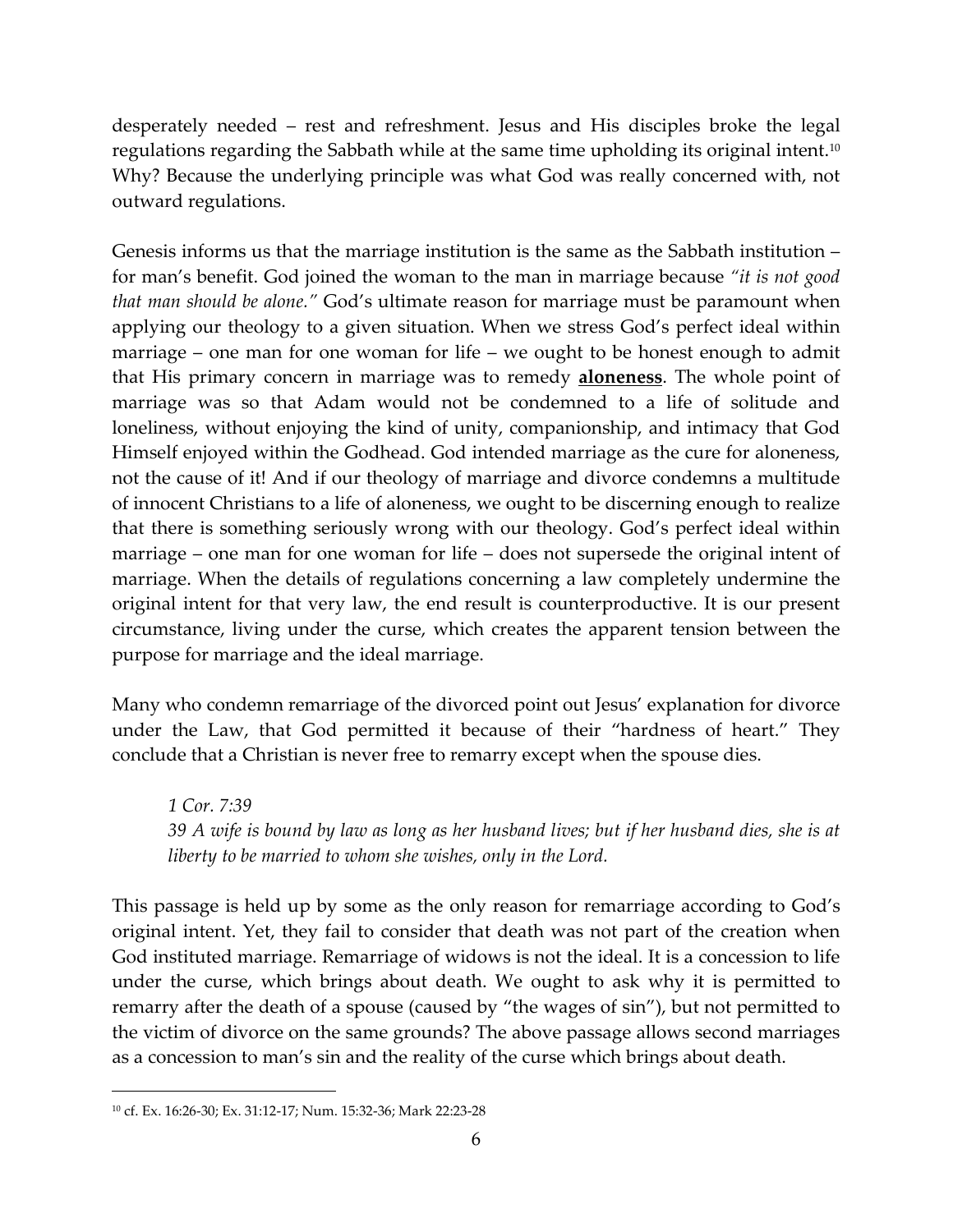Under the present curse which brings about death, God permits more than one partner in a lifetime. Why? Because *"it is not good that man should be alone."* The death of a spouse reintroduces the original problem that marriage was intended to resolve. Having multiple marriage partners in a lifetime is not what God intended when He created marriage. But it was a concession to man's rebellion and hardness of heart which has brought about the present state of affairs – death. This concession was granted by God because of His original concern for man's wellbeing – to remedy aloneness which is "not good." Remarriage of widows and widowers is a necessary concession to reality within a cursed environment, in order to maintain God's original gift to man – a companion. Therefore, when we consider the Scriptures that deal with divorce, we must not lose sight of God's purposes. He always acts according to His purpose. He never gives regulations that are inconsistent with His purpose. Understanding His purpose in marriage is the first step to understanding the regulations and restrictions He has placed upon this divine institution.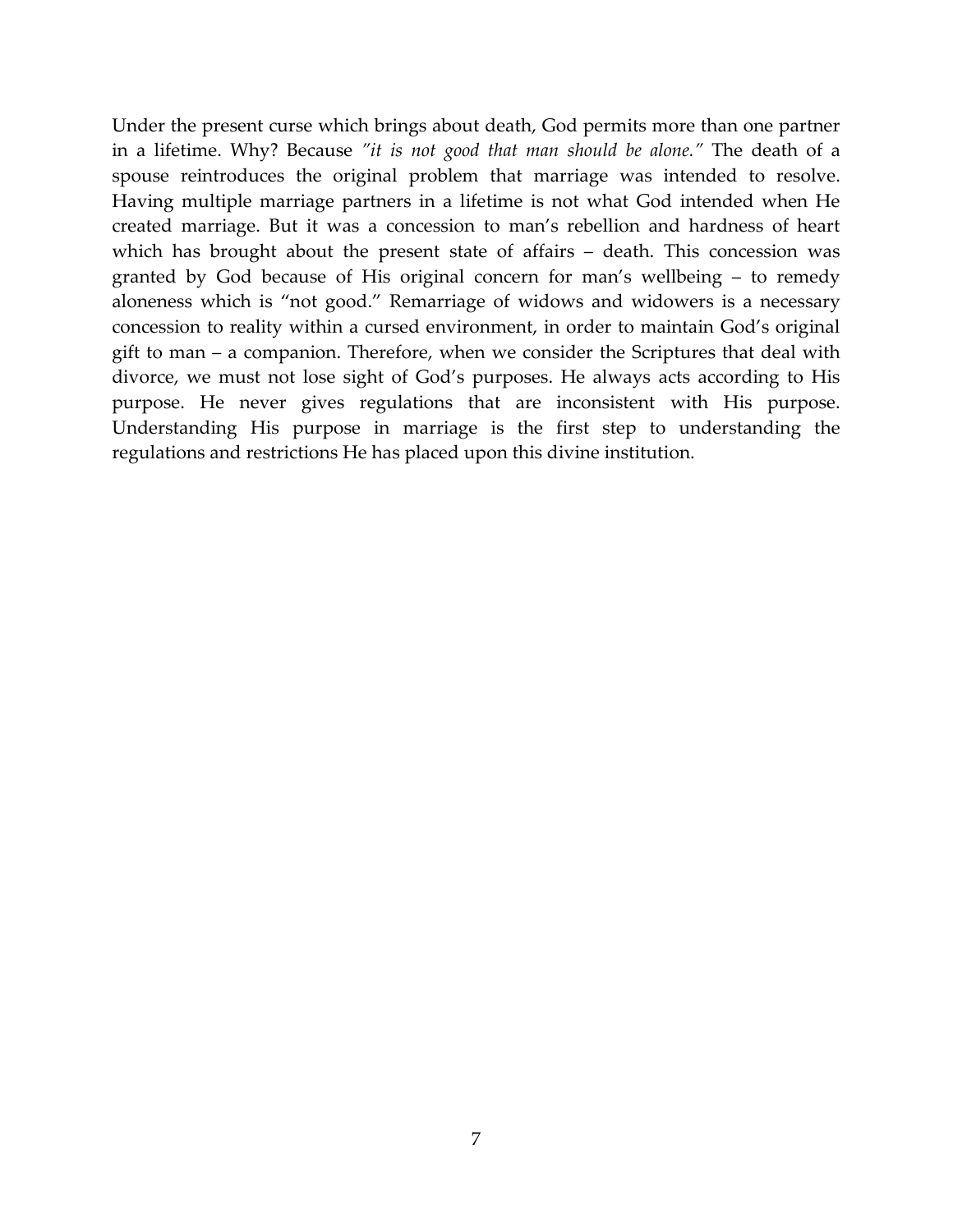### **Chapter 2 The Law of Moses**

**The Apostle Paul wrote that the experiences of Israel under the Law were written** for the learning of Christians, so that we might glean important principles applicable to ourselves.11 He also wrote, *"For whatever things were written before*  **IDENTIFY THE APOSTEE PAUL WROTE THE APOSTEE PAUL WROTE AND FOR THE APOSTEE APPLICABLE APPLICABLE APPLICABLE APPLICABLE APPLICABLE APPLICABLE APPLICABLE APPLICABLE APPLICABLE APPLICABLE APPLICABLE APPLICABLE AND WELL THE A** *have hope.*"<sup>12</sup> The Law of Moses provides both "comfort and hope" for the Christian, according to Paul. And this applies to those who are divorced and those who are married to an unfaithful partner. But it also provides restraint and condemnation for the one who divorces his wife for improper reasons, to *"deal treacherously with the wife of his youth."*<sup>13</sup>

There are three primary passages dealing with divorce in the Law of Moses. The first concerns Israelites' taking wives of conquered peoples (Gentiles).

#### *Deut. 21:10-14*

*10 "When you go out to war against your enemies, and the LORD your God delivers them into your hand, and you take them captive, 11 and you see among the captives a beautiful woman, and desire her and would take her for your wife, 12 then you shall bring her home to your house, and she shall shave her head and trim her nails. 13 She shall put off the clothes of her captivity, remain in your house, and mourn her father and her mother a full month; after that you may go in to her and be her husband, and she shall be your wife. 14 And it shall be, if you have no delight in her, then you shall set her free, but you certainly shall not sell her for money; you shall not treat her brutally, because you have humbled her.* 

This passage appears at odds with God's commandment that the Israelites not marry any foreign wives.14 The apparent conflict is resolved, however, by noticing that the prohibition was out of concern for the mixing of Israel with a foreign nation which would certainly result in Israel's pollution with paganism. Boaz's marriage to Ruth, a Moabite, is portrayed in Scripture as an honorable and merciful thing. Why? Because Ruth had become devoted to Israel's God, and had totally abandoned her pagan roots.<sup>15</sup>

<sup>&</sup>lt;sup>11</sup> 1 Cor. 10:1-12

<sup>12</sup> Rom. 15:4

<sup>13</sup> Mal. 2:15

<sup>14</sup> Deut. 7:1-6

<sup>15</sup> Ruth 1:15-17; Ruth 2:10-12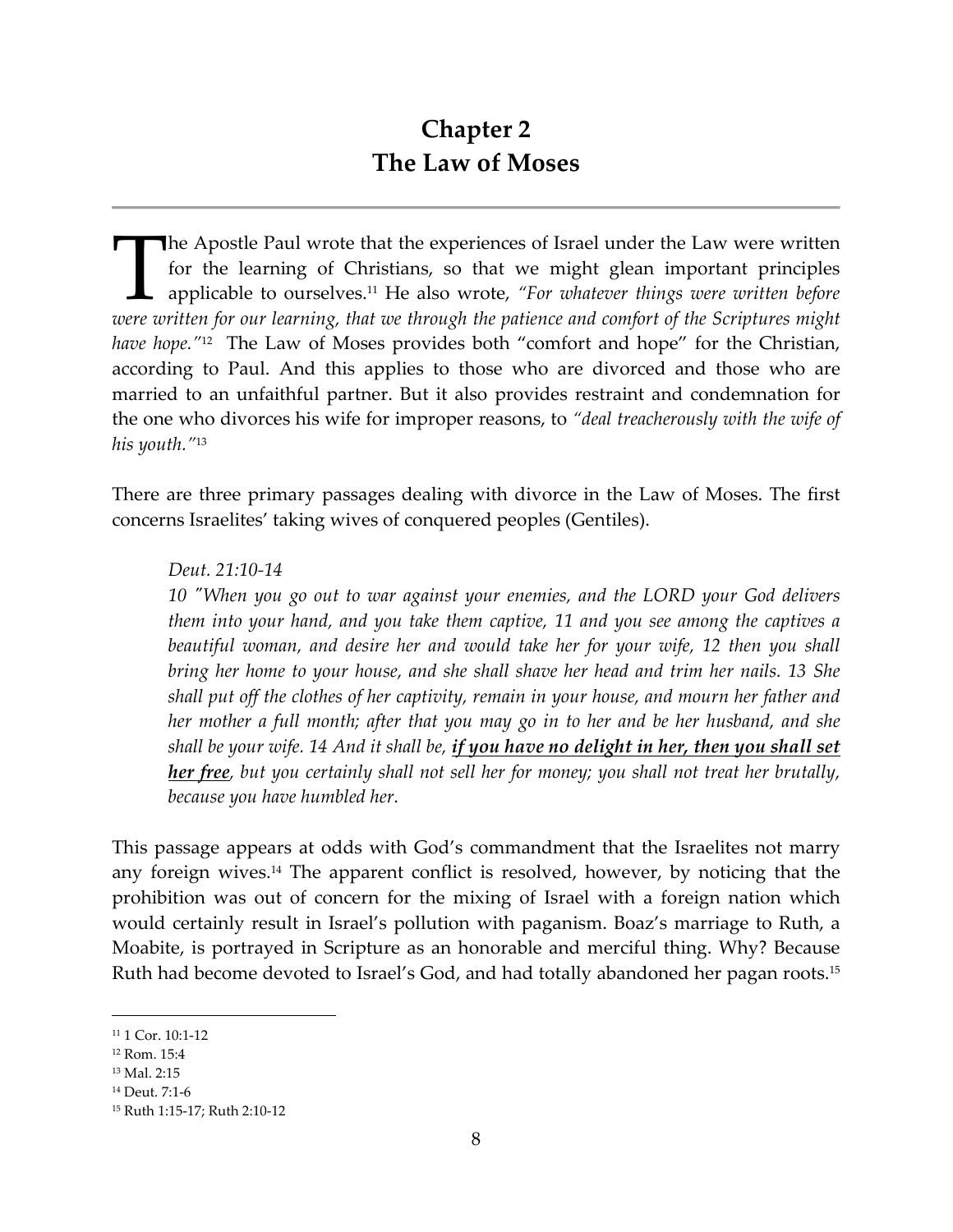This ought to serve as a reminder that specific regulations must always be viewed within the context of the original purpose, and never forced beyond that intent.

In the above passage, the foreign wives were captives of conquered peoples. The reason she was to *"mourn her father and mother"* was because the pagan nations were not just defeated but utterly destroyed and driven from the land. She was absorbed into Israel as a slave. Putting off her old clothes, shaving her head, and trimming her nails symbolized that she could bring nothing with her from her old life. That included the worship of idols. Once she had been completely stripped of her old identity she could become the wife of an Israelite. The mixing of Israel with pagan cultures was forbidden. But, when the old culture was destroyed and stripped away, it was permitted. We see here that understanding the principle behind the regulation is critical to making proper application in specific circumstances.

Israelite men who took foreign slave girls as wives were permitted to divorce them for just about any reason, merely if she no longer delighted him. This permission was granted because a foreign wife may not adapt well to life in an Israelite home, observing the Law of Moses and the worship of the one true God. Divorce was permitted in these cases for any reason the husband deemed justifiable. He was the judge and jury, and could act to divorce her without any higher authority. Yet, even when divorcing such a wife, he was required to do it in a manner that was not unduly cruel or hard on her. He could not sell her as a slave. Marrying her removed the status as a slave in Israel, and guaranteed her freedom if he should divorce her. She was in some sense "sanctified" by the Israelite husband – a principle Paul later applied in a New Testament context.<sup>16</sup>

Did an Israelite man and his foreign wife become "one flesh" in God's sight? Were they joined together by God? Of course. Yet, divorce was still permitted in these marriages that God had joined together. What constituted a just cause for divorce was not stated. But it was expected that behavior in conflict with an Israelite's call to be a worshipper of the one true God, and observe the Law of God, would certainly be just cause. Being faithful to God's Law superseded the institution of marriage in this case. But, even when the Israelite man divorced such a wife, he was forbidden from selling her as a slave or treating her with indignity. Why? Because doing so was contrary to God's character. Yet, there is no hint that divorcing her was in conflict with God's character.

<sup>16</sup> 1 Cor. 7:14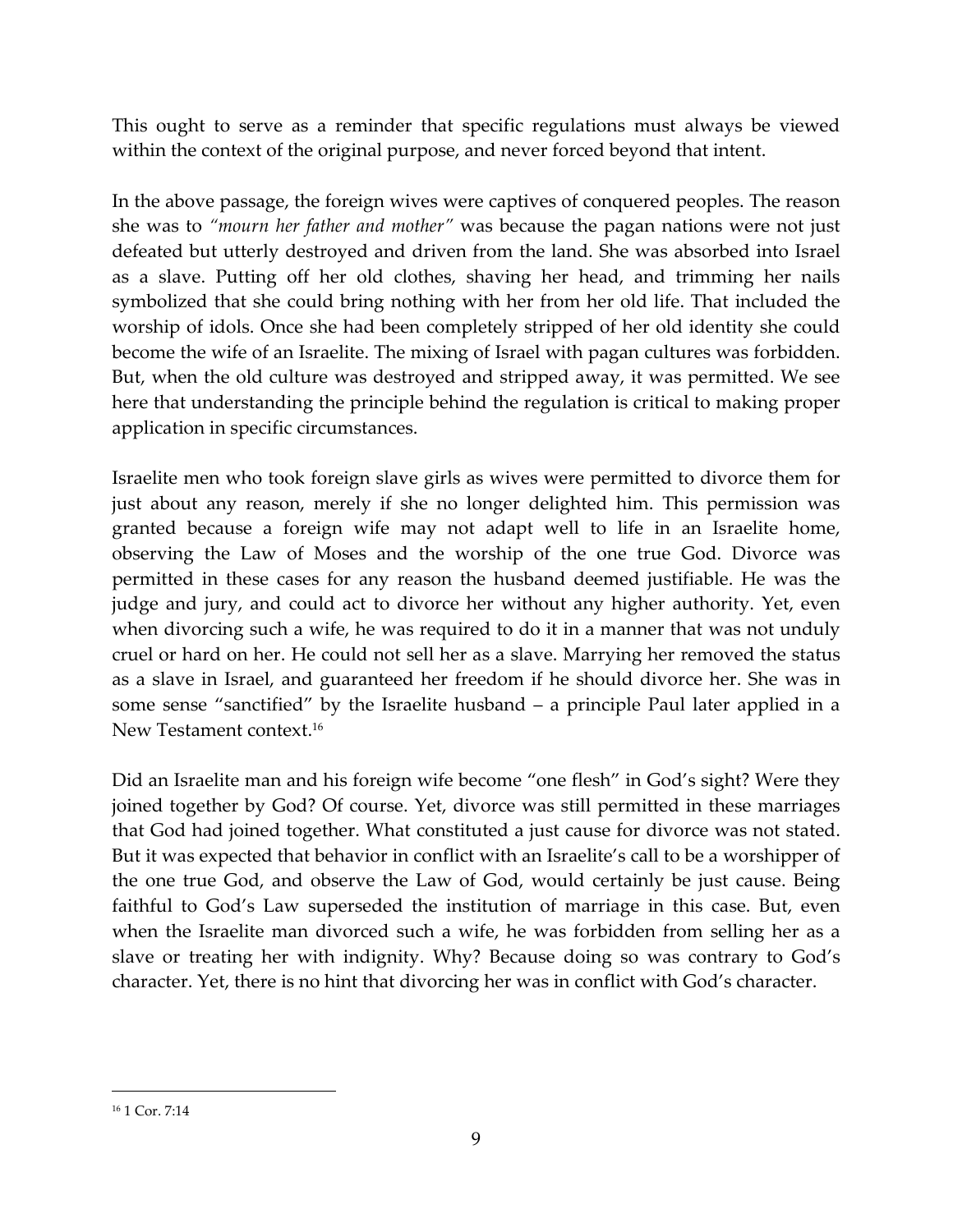In the case of an Israelite man marrying an Israelite woman, (where both are the covenant people of God), divorce and remarriage was also permitted, but with stricter regulations.

#### *Deut. 24:1-4* (LXX)

*1 And if any one should take a wife, and should dwell with her, then it shall come to pass if she should not have found favor before him, because he has found some unbecoming thing in her, that he shall write for her a bill of divorcement, and give it into her hands, and he shall send her away out of his house.* 

*2 And if she should go away and be married to another man;* 

*3 and the last husband should hate her, and write for her a bill of divorcement; and should give it into her hands, and send her away out of his house, and the last husband should die, who took her to himself for a wife;* 

*4 the former husband who sent her away shall not be able to return and take her to himself for a wife, after she has been defiled; because it is an abomination before the Lord thy God, and ye shall not defile the land, which the Lord thy God gives thee to inherit.* 

This passage adds something to the former one in the case of an Israelite wife. Both passages state that the cause for the divorce is the same (he finds no favor or delight in her). In the case of foreign wives, this is not qualified. Anything that he judged to be improper was grounds for divorce. But, in the case of an Israelite wife, the displeasure is qualified – "*because he has found some unbecoming thing in her."* The word in the Hebrew text means "shameful exposure." It refers to any inappropriate behavior that might bring shame upon her husband.

This passage also gives the procedure for executing a legitimate divorce in God's economy in order to secure God's stamp of approval. The offended husband was to do three things: write a "bill of divorce" which outlined his wife's offenses and legitimate grounds for divorce, hand deliver it to her, and send her away (physically separate from her). Once he did this, he was divorced in God's sight, with God's approval.

That the man could remarry after divorcing his unfaithful wife is evident in verse 4. But He was prohibited from remarrying his former wife if she married another man after his divorcing her. This command, and the acknowledgement that she had become another man's wife, would be superfluous if he could not remarry. Remarriage is assumed in this passage; and it is not condemned.

A third passage deals with premarital sex between a couple that is not engaged. When a couple has had premarital sex, they must marry under the Law of Moses. The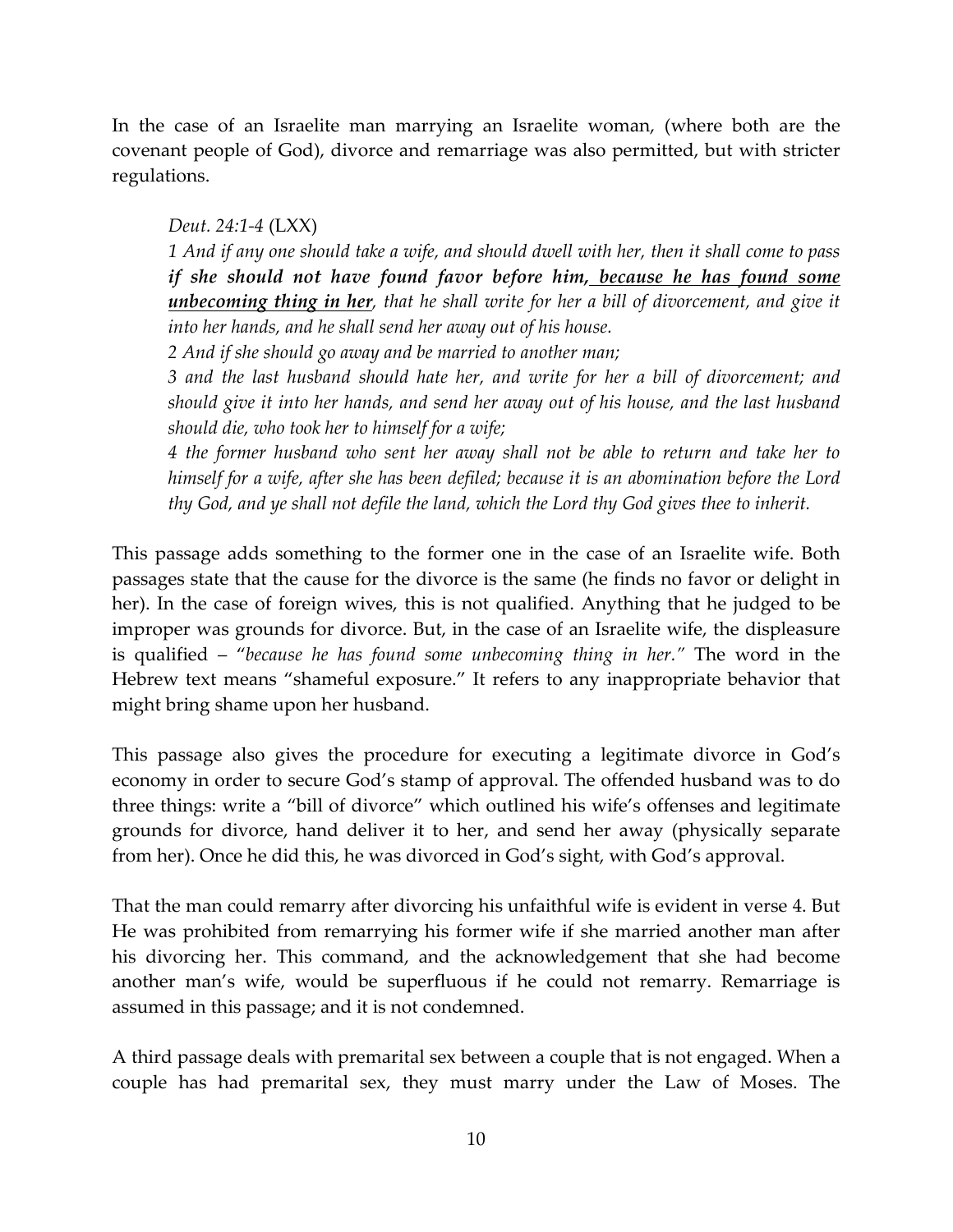husband's right to divorce under the Law of Moses was terminated. He must marry her and could not divorce her for any reason.

*Deut. 22:28-29 NKJV 28 "If a man finds a young woman who is a virgin, who is not betrothed, and he seizes her and lies with her, and they are found out, 29 then the man who lay with her shall give to the young woman's father fifty shekels of silver, and she shall be his wife because he has humbled her; he shall not be permitted to divorce her all his days.* 

This passage forbids divorce even if the wife later behaves improperly or lewdly. The husband is himself at fault in this case for contributing to her improper behavior by having sex with her without marrying her first. Being bound to a wife without recourse was punishment for deflowering her without properly marrying her first. Here, the removal of recourse (the possibility of divorce and remarriage) is portrayed as punishment. This ought to give pause to those who view such recourse (divorce and remarriage) as always being sinful.

After the return from the Babylonian captivity, many of the Jews took foreign wives from the people who had settled in the Land of Israel while the Jews were in captivity. When Ezra the priest returned to assist the work, he was horrified. At his command, all the Israelites divorced their foreign wives, and made a covenant that they would not take pagan wives.17 In this case, a higher principle – God's prohibition on marrying foreign wives – trumped the marriage covenant.

Even in Solomon's case, there is no hint that God was displeased at the number of wives Solomon took, but only because he married foreign pagan women who turned his heart away from the Lord. Ezra instigated the mass divorce of pagan wives because he understood this principle, and that Israel's continued devotion to God undistracted was far more important than the marriage covenant.

In summary, the Law of Moses permitted divorce for any reason the husband felt was justified when the wife was a pagan foreigner taken into slavery. For all others, divorce and remarriage was permitted as recourse for a man when his wife acted improperly, anything that brought public shame upon her husband. Divorce under certain conditions is consistent with God's character, as demonstrated in how God deals with an apostate, divorcing them and casting them off forever.<sup>18</sup>

l

<sup>17</sup> Ezra 10

<sup>&</sup>lt;sup>18</sup> Heb. 6:4-8; Heb. 10:26-31. The Greek word for "apostasy" (αποστασια) is the feminine form of the word for "divorce" (αποστασιον).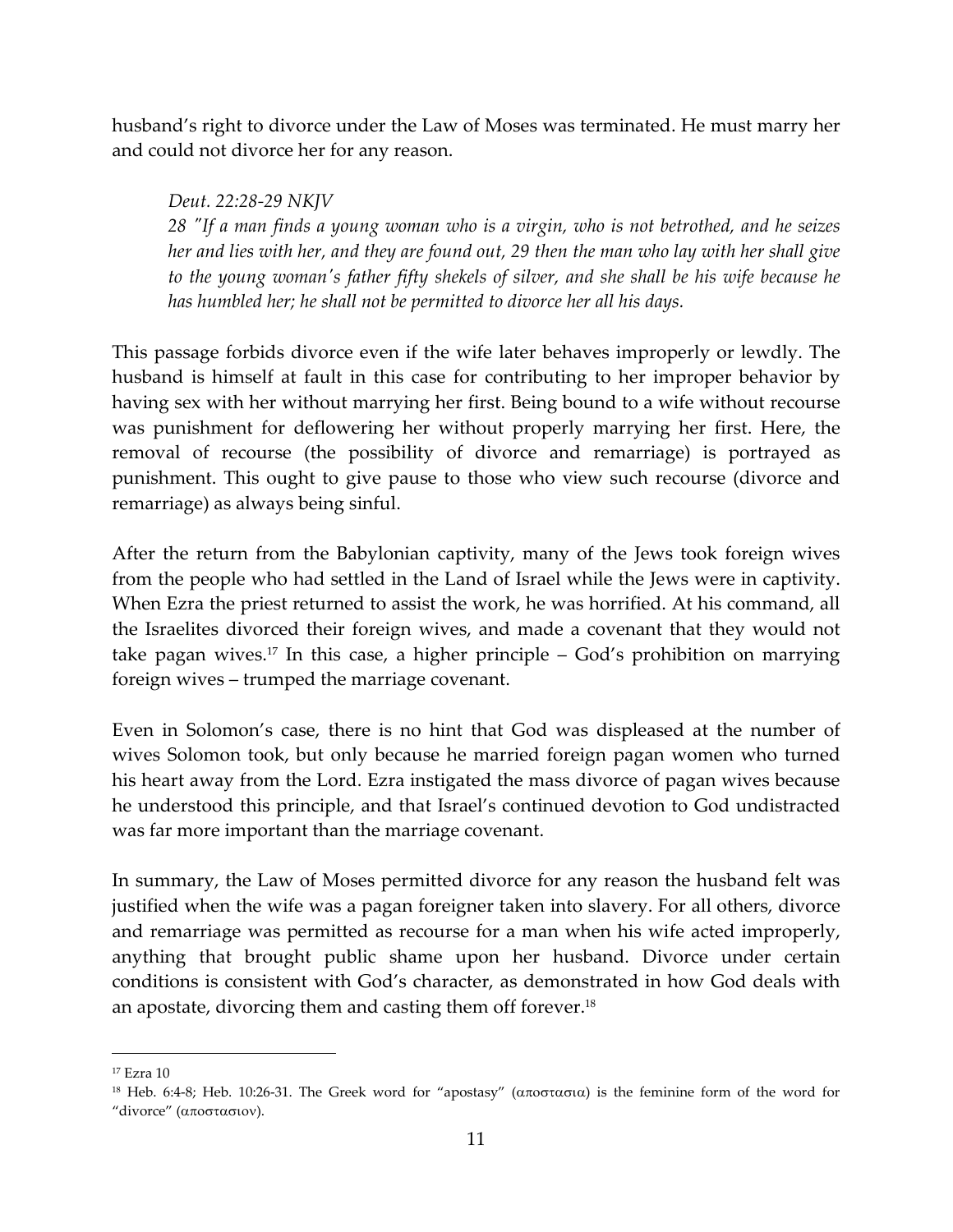### **Chapter 3 Divorce in the Prophets**

he 'divorce clause' under the Law of Moses came to be widely abused by the Jews. Indeed, there were legitimate grounds for divorce and remarriage under the Law of Moses. But, some rabbis taught that virtually anything the husband The 'divorce clause' under the Law of Moses came to be widely abused by the Jews. Indeed, there were legitimate grounds for divorce and remarriage under the Law of Moses. But, some rabbis taught that virtually anything the wife was an Israelite. That is, they interpreted the clause *"because he has found some unbecoming thing in her"* as meaning pretty much whatever he wanted it to mean. Usually, the abuse of the divorce regulations was because he lusted after someone else. Rather than commit adultery, he thought he could use the divorce clause in order to put away his first wife so he could marry the woman he lusted after. This activity put many Israelite women in a very awkward position, with the threat of dismissal at the whim of their perverted husbands. And there were no shortage of husbands who took advantage of the divorce clause within the Law of Moses in order to replace their wives with a younger or more beautiful one. This evil practice became a plague on Israel in the years just before Christ. The prophet Malachi addressed it in the following words.

#### *Mal. 2:13-16 NKJV*

*13 And this is the second thing you do: You cover the altar of the LORD with tears, With weeping and crying; So He does not regard the offering anymore, Nor receive it with goodwill from your hands. 14 Yet you say, "For what reason?" Because the LORD has been witness between you and the wife of your youth, With whom you have dealt treacherously; Yet she is your companion and your wife by covenant. 15 But did He not make them one, Having a remnant of the Spirit? And why one? He seeks godly offspring. Therefore take heed to your spirit, And let none deal treacherously with the wife of his youth.* 

*16 "For the LORD God of Israel says that He hates divorce, For it covers one's garment with violence," Says the LORD of hosts. "Therefore take heed to your spirit, That you do not deal treacherously."* 

This passage is frequently used to claim that God hates all divorce, and that to divorce one's wife is to "deal treacherously" with her. Yet, such an interpretation creates a paradox within the Old Testament itself, and a contradiction within this very chapter. When Malachi wrote this, Israel was under the Law of Moses which permitted divorce and remarriage according to the guidelines already discussed. This very chapter is loaded with chastisement for Israel's ignoring the ordinances found within the Law of Moses. Note that the chapter begins with a rebuke of the priests who were charged with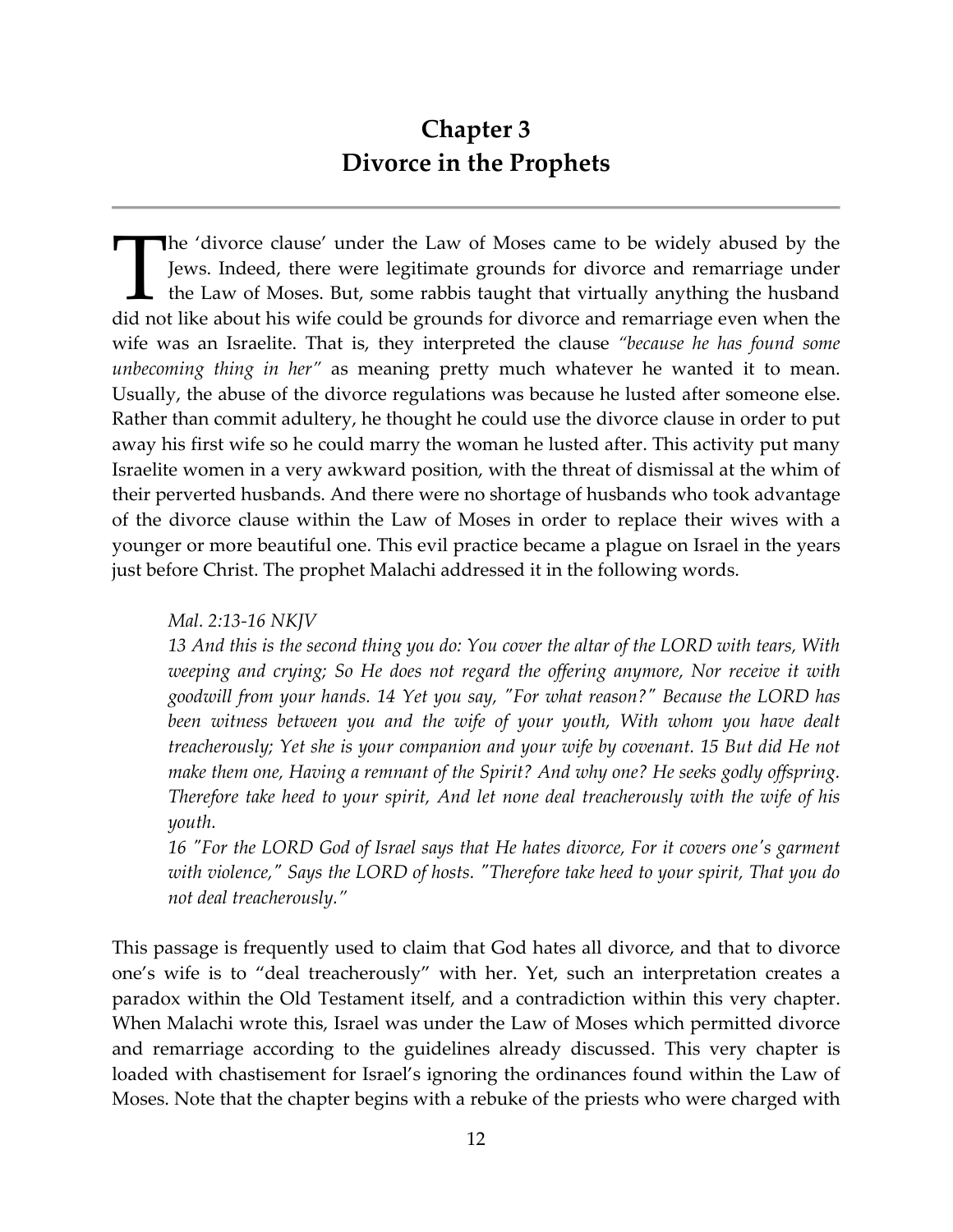teaching the people to obey the Law of Moses. Yet they had perverted the Law. And God was angry with the priests who twisted God's regulations regarding divorce for their own twisted purposes, and taught Israel to do the same.

*Mal. 2:4-9 NKJV* 

*4 Then you shall know that I have sent this commandment to you, That My covenant with Levi*19 *may continue," Says the LORD of hosts.* 

*5 "My covenant was with him, one of life and peace, And I gave them to him that he might fear Me; So he feared Me And was reverent before My name.* 

*6 The law of truth was in his mouth, And injustice was not found on his lips. He walked with Me in peace and equity, And turned many away from iniquity.* 

*7 "For the lips of a priest should keep knowledge, And people should seek the law from his mouth; For he is the messenger of the LORD of hosts.* 

*8 But you have departed from the way; You have caused many to stumble at the law. You have corrupted the covenant of Levi," Says the LORD of hosts.* 

*9 "Therefore I also have made you contemptible and base before all the people, Because you have not kept My ways But have shown partiality in the law."* 

*10 Have we not all one Father? Has not one God created us? Why do we deal treacherously with one another By profaning the covenant of the fathers?* 

*11 Judah has dealt treacherously, And an abomination has been committed in Israel and in Jerusalem, For Judah has profaned The LORD's holy institution which He loves: He has married the daughter of a foreign god.* 

This entire chapter is about how the priests, who were charged with teaching the Law of Moses to the people, had polluted and corrupted it. This caused the people to *"deal treacherously with one another,"*20 and *"dealt treacherously … with the wife of your youth."* 21 Malachi continues: *"Your words have been harsh against Me," Says the LORD, "Yet you say, 'What have we spoken against You?' You have said, 'It is useless to serve God; What profit is it that we have kept His ordinance…'"*<sup>22</sup> This is followed by the assurance that God had taken note of those who "feared the Lord" – those who observed God's Law as it was intended and did not pervert it or ignore it. He left them with this final warning: *"Remember the Law of Moses, My servant, Which I commanded him in Horeb for all Israel, With the statutes and judgments."*<sup>23</sup>

l

<sup>19</sup> The priesthood under the Law of Moses

<sup>20</sup> Verse 10

<sup>21</sup> Verse 14

<sup>22</sup> Verses 13-14

<sup>23</sup> Mal. 4:4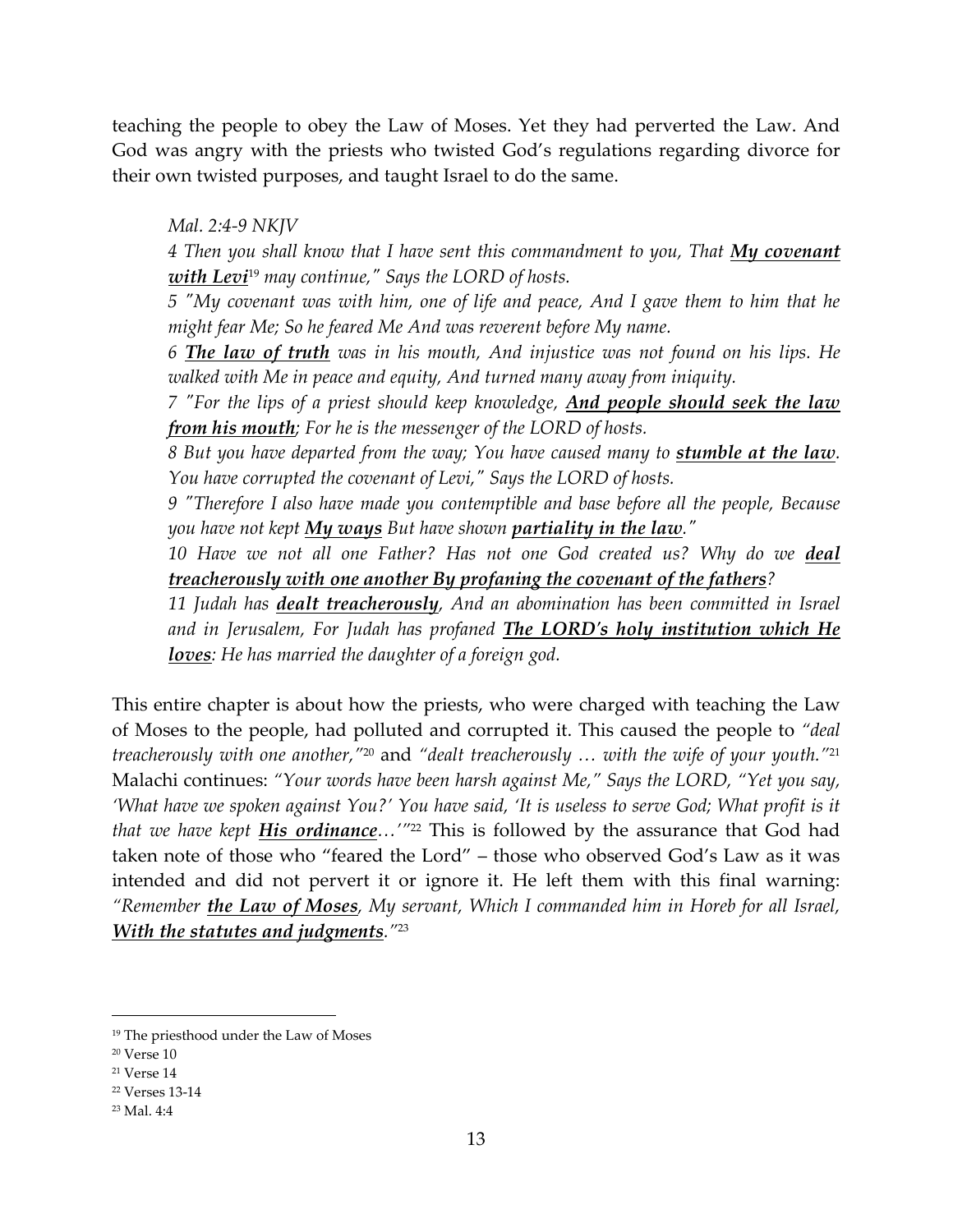It is abundantly clear that the "divorce" which God said He "hated" was only one in which the husband dealt "treacherously" with the wife of his youth by perverting the intent of the Law of Moses. That is, he dismissed her without just cause. In effect, he took liberties with the conditions of divorce in order to satisfy his perverted desires to replace his wife with another woman he lusted after. In all cases where God condemned Israel in Malachi, He did so because they ignored the Law of Moses. He did not chastise them for doing what it required regarding divorce.

Those who use this passage to condemn all divorce twist it in such a way that it makes God contradict Himself, giving guidelines in the Law of Moses for divorce and remarriage, and then condemning Israel for following that very Law! That is an absurd interpretation. When God said to Israel through Malachi, "*Remember the Law of Moses, My servant, Which I commanded him in Horeb for all Israel, With the statutes and judgments,"* He was commanding them to obey all of the Law (both spirit and letter), including abiding by the limitations on divorce and remarriage contained within the Law. They were forbidden treachery to their wives by divorcing them for unjust causes to marry another whom they lusted after. The activity God condemned in Malachi was already implicitly forbidden by the Law of Moses by the qualifier outlining the just causes – improper behavior that brought shame upon the husband.

To say that God hates all divorce, and that all divorce is sin, is to make God a sinner. He is the one who permitted divorce and remarriage under certain guidelines. And He also exercised His own right to divorce generations of Israel that "fornicated" and acted lewdly with the pagans.

*Isa. 50:1 NKJV 1 Thus says the LORD: "Where is the certificate of your mother's divorce, Whom I have put away? Or which of My creditors is it to whom I have sold you? For your iniquities you have sold yourselves, And for your transgressions your mother has been put away."* 

God Himself exercised the very same right given to every husband under the Law. Notice also that God bound Himself by the same Law of divorce which forbids selling a divorced wife into slavery. He said that their slavery was their own doing, not His.

The whole nation of Israel has a covenant relationship with God. Yet the majority have been rejected by God and will spend eternity in hell (having been divorced by Him), as the "Olive Tree" parable in Romans 11 proves. This is proof that 'divorce' for the right reasons is justified within the character of God. The Law of Moses which permits divorce of those who have acted lewdly is consistent with God's character and with His own actions.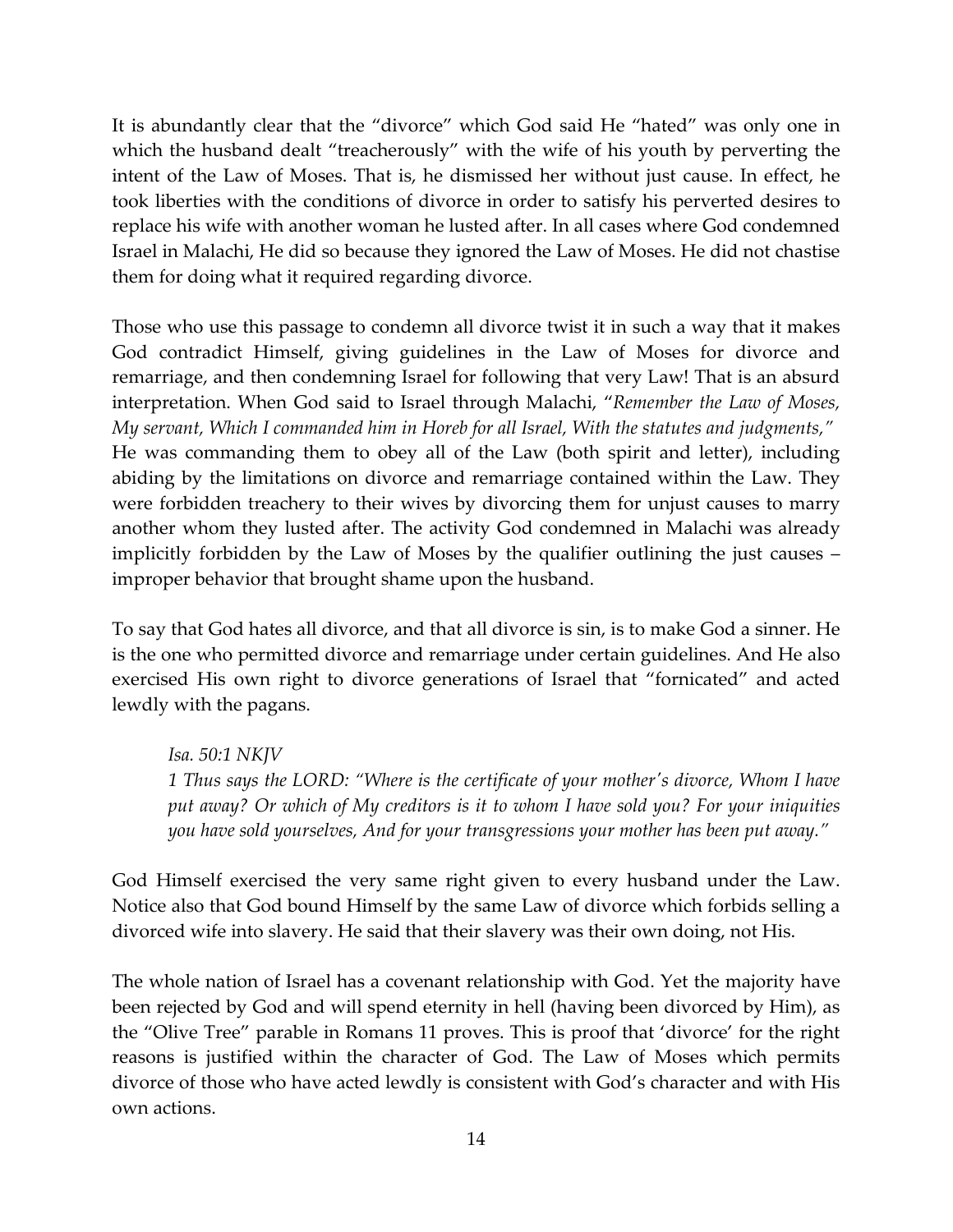It is no coincidence that idolatry in the Old Testament is almost always referred to metaphorically as "fornication." In the Greek Old Testament, the word "fornication" is used 39 times, almost exclusively referring to idolatry. Even in the New Testament, the Greek word "apostasy"<sup>24</sup> (αποστασια) is the feminine form of the word "divorce"<sup>25</sup> (αποστασιον). God reserves the right to 'divorce' His people for 'fornication' in both the Old and New Testaments. Under the Law and under Jesus' teaching, the very same recourse God reserves for Himself was also given to man.

<sup>24</sup> 2 Thess. 2:3

<sup>25</sup> Matt. 5:31; Matt. 19:7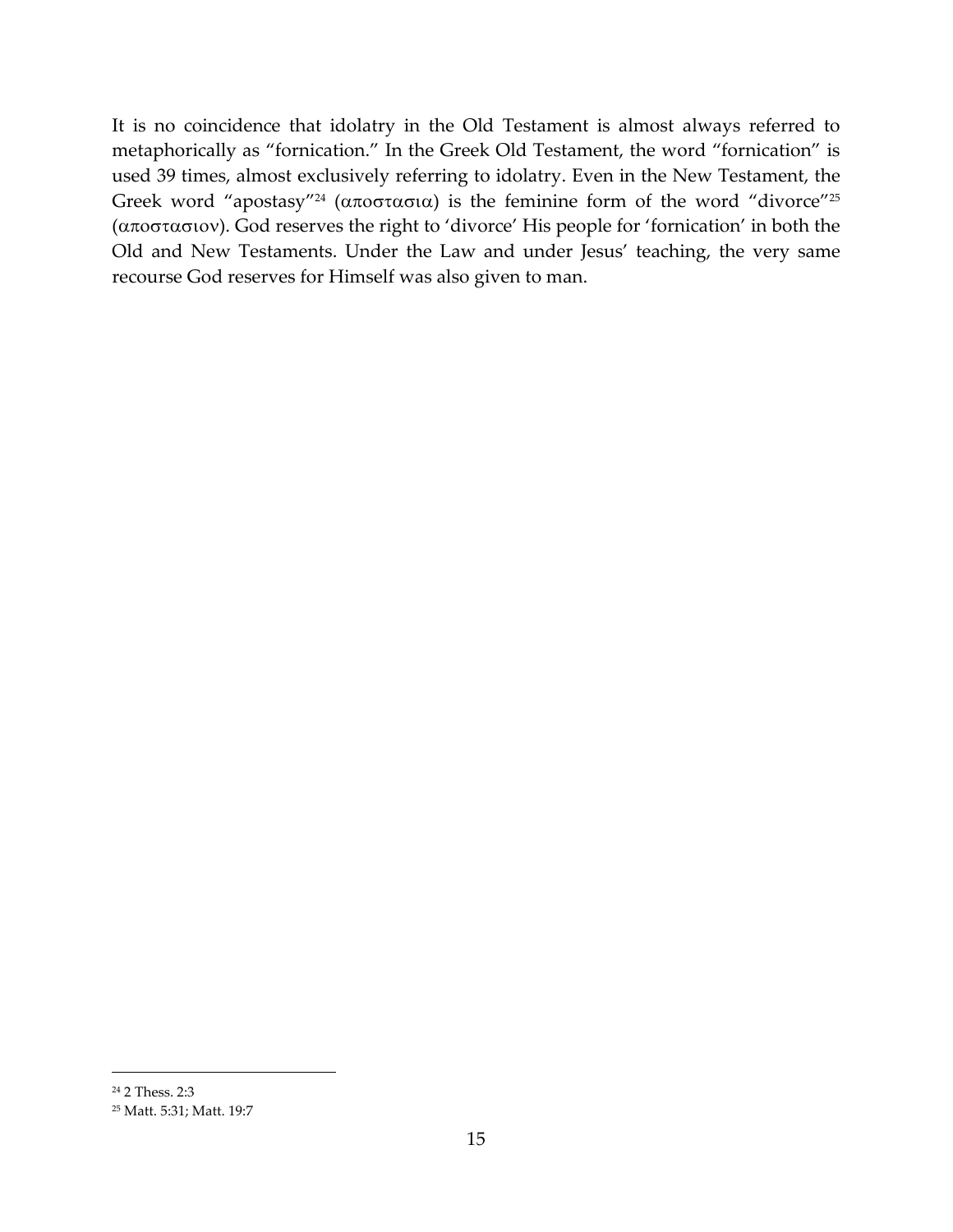### **Chapter 4 Divorce & Remarriage According to Jesus**

any Evangelical Christians acknowledge that Jesus authorized divorce and remarriage when one's spouse has committed adultery. Yet, some even deny this. The most extensive passage dealing with divorce in the Gospels is found  $\sum_{\rm this.\,T}^{\rm any\ E}_{\rm this.\,T}$ in Matthew 19.<sup>26</sup>

*Matt 19:3-12 NKJV 3 The Pharisees also came to Him, testing Him, and saying to Him, "Is it lawful for a man to divorce his wife for just any reason?"* 

Note carefully the question Jesus was asked to answer. The clause *"Is it lawful…"* asks Jesus His understanding of the Law. God through Malachi had chastised Israel for perverting the restrictions on divorce contained in the Law, and consequently many a Jew had *"dealt treacherously with the wife of his youth."* When he lusted after another woman, he simply exercised the divorce clause in the Law of Moses, and married someone else. In this way he outwardly kept the Law, but inwardly he was guilty of adultery.27 The question posed to Jesus concerned whether or not He agreed with the Pharisees' liberal interpretation of the divorce regulations within the Law. Everything Jesus said in response dealt with whether *"just any reason"* was legitimate grounds for divorce and remarriage under the Law.

To their question, *"Is it lawful to divorce for just any reason?"* Jesus pointed them back to the books of Moses.

*4 And He answered and said to them, "Have you not read that He who made them at the beginning 'made them male and female,' 5 and said, 'For this reason a man shall leave his father and mother and be joined to his wife, and the two shall become one flesh'? 6 So then, they are no longer two but one flesh. Therefore what God has joined together, let not man separate."* 

l

<sup>26</sup> Mark and Luke also include this discussion, but in a truncated form. Neither mentioned the exception for fornication found in Matthew. Yet, this was part of Jesus' answer. That Mark and Luke did not include it does not mean He did not say it. Matthew's fuller account must be included.

<sup>27</sup> This is also what Jesus dealt with in Matt. 5:28, *"whoever looks at a woman to lust for her has already committed adultery with her in his heart."*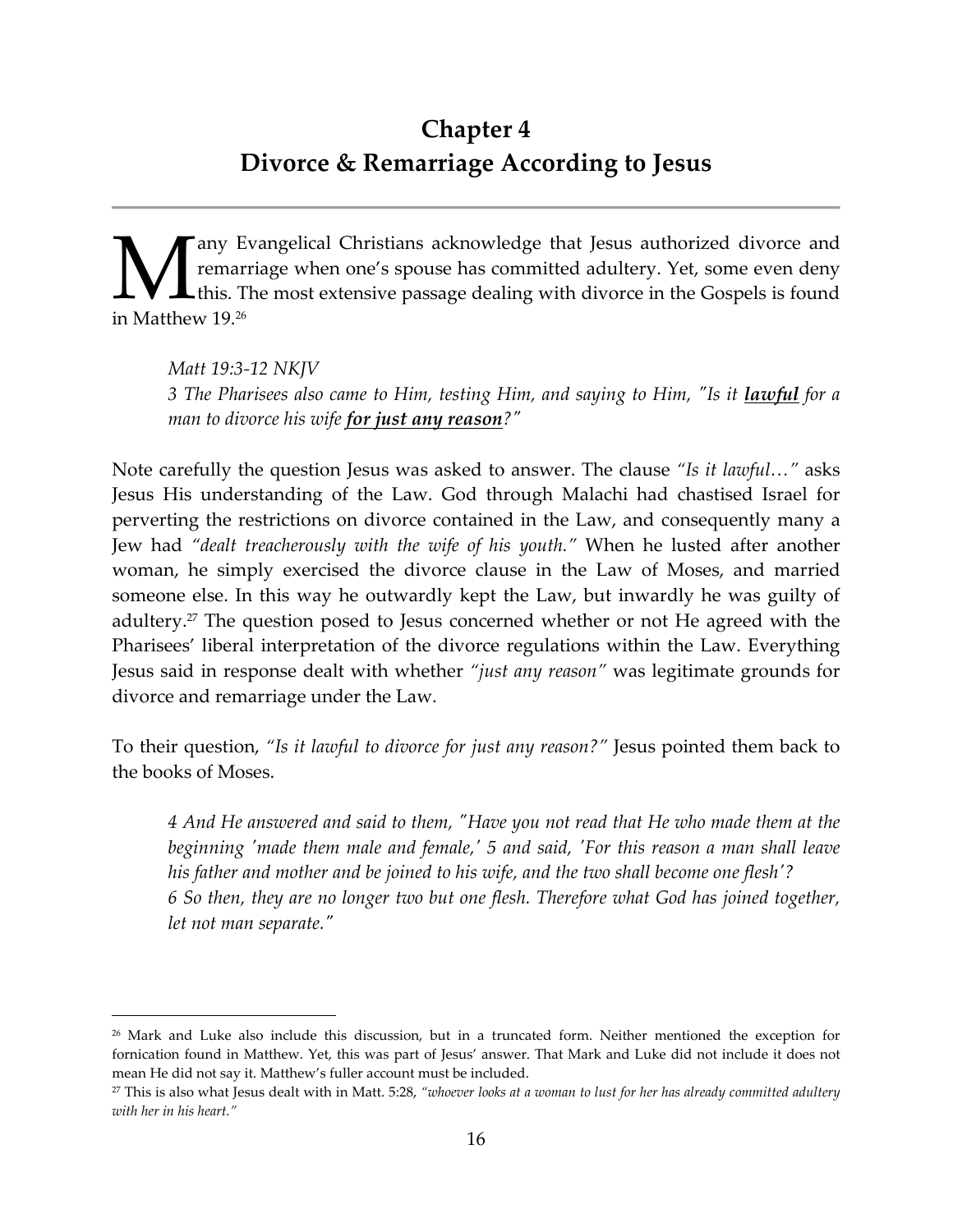From the Genesis account Jesus noted that *"they are no longer two but one flesh."* Jesus then made a logical deduction: *"Therefore, what God has joined together let not man separate."* 

Many Christian interpreters assume this prohibition against terminating what God has joined means that all divorce is forbidden (because all marriages are joined by God). But this is an unjustified inference. Remember, under the Law, as interpreted by Malachi, certain divorces were sanctioned by God but others were not. Those sanctioned by God do not constitute man putting asunder what God has joined. Only divorces that were not sanctioned by the spirit and intent of the Law – abuses of the Law – constituted man's putting asunder what God had joined. God ordained divorce under certain guidelines consistent with His character, and even used them Himself to divorce generations of His covenant people. (He also divorces the apostate in the New Testament). Therefore, when a man divorced his wife for a legitimate cause (in agreement with the spirit and letter of God's revealed will), **it is God who severs the marriage bond by the proper application of His commandments under the proper authority**. The implication of Jesus' remark is plain. When a man divorces his wife for an unjust cause, that man is presumptuously separating what God has joined. Such a divorce is not a real divorce in God's sight, because it does not have God's authority behind it. The "certificate of divorce" that such a man writes is meaningless and invalid in God's sight.

God creates the union at the time the marriage is physically consummated through the act of intercourse. To engage in intercourse is to consummate a marriage. Intercourse was to be done only within a covenant relationship. All Jewish marriages were considered consummated when the groom had intercourse with the bride, and not before. Conversely, having sexual intercourse prior to marriage forced the man to take the woman outwardly as his wife, and give her all the benefits and security of a wife. And this is why the Apostle Paul quoted the same passage to stress the confusion created if a Christian hires a prostitute. *"Do you not know that your bodies are members of*  [one flesh with] Christ? Shall I then take the members of Christ and make them **members of a** *harlot? Certainly not! Or do you not know that he who is joined to a harlot is one body with her? For 'the two,' He says, 'shall become one flesh.'"28* The term "members of" refers to the covenantal 'one flesh' relationship that God instituted. A Christian who hires a prostitute has married her in a covenant relationship according to Paul! Intercourse is the consummation of a marriage.

<sup>28</sup> 1 Cor. 6:15-17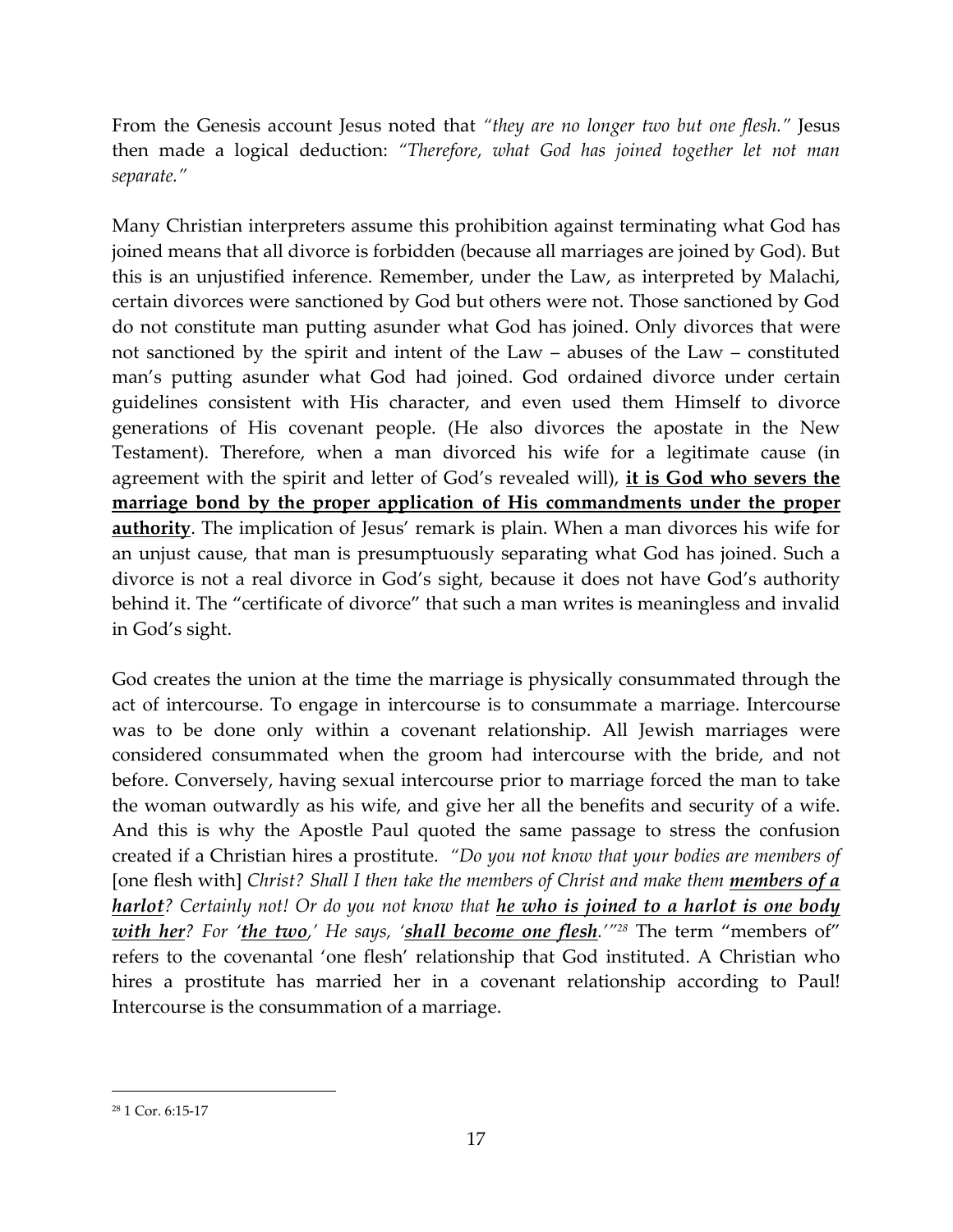Jesus merely pointed out that Jews under the Law had no right to divorce their wives (who were also God's covenant people) *"for just any reason,"* and that doing so meant they were presumptuously separating what God had joined through sexual union. Obviously, if a Jew had obeyed the spirit and letter of the Law, having divorced his wife for legitimate reasons and with proper motives, God Himself separated what He had formerly joined through the proper exercise of His own regulations on divorce.

At this point, the Pharisees sought to defend their own liberal point of view, and most likely their own 'treacherous' dealings with their wives.

*7 They said to Him, "Why then did Moses command to give a certificate of divorce, and to put her away?" 8 He said to them, "Moses, because of the hardness of your hearts, permitted you to divorce your wives, but from the beginning it was not so.* 

With these words, Jesus justified Moses' permitting divorce for many legitimate reasons. Jesus explained this fairly liberal divorce policy as being necessary under the Old Covenant because of their *"hardness of heart."* This clause is found in the books of Moses in reference to Israel. Yet, the remedy proposed for it was *"circumcision of the heart,"* something that came with the New Covenant.<sup>29</sup>

Divorce and remarriage under the Law for a variety of reasons was foreign to God's original intent. Yet, it was part of God's Law because it accommodated the fallen state of mankind. But, under the New Covenant, Jesus gave a higher standard, limiting divorce and remarriage of His covenant people to fornication only.

 *9 And I say to you, whoever divorces his wife, except for fornication, and marries another, commits adultery; and whoever marries her who is divorced commits adultery."* 

The original question dealt with the interpretation of the Law. And in interpreting the Law, Jesus pointed them back to original intent found in Genesis. Viewing the Law through God's original intent keeps people from abusing the Law. However, in the above verse, Jesus clearly went beyond interpreting the Law, giving His own Law which superseded the Law of Moses. The words, *"And I say to you…"* imply His authority to legislate. Jesus certainly disagreed with their liberal interpretation of the Law of Moses assumed in the original question: *"Is it lawful for a man to divorce his wife for just any reason?".* But He went beyond merely taking a conservative view of the Law,

<sup>29</sup> Deut. 10:16; Deut. 30:6; Jer. 4:4; Rom. 2:28-29; Col. 2:11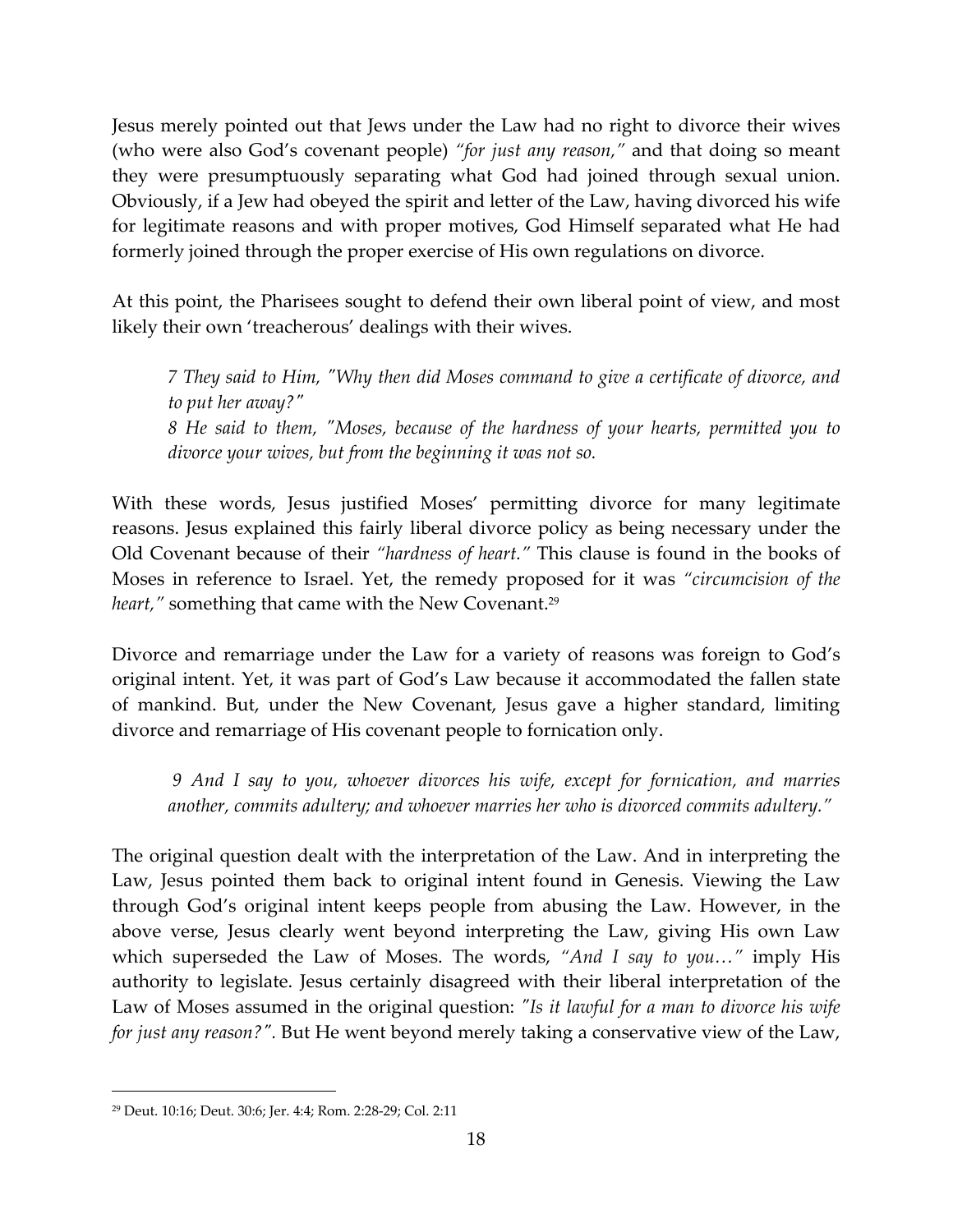giving His own Law. Legitimate grounds for divorce were greatly narrowed by Jesus regarding God's covenant people, limiting it to fornication.

It is important to note that the word "fornication" is a much broader term than "adultery." "Adultery" refers only to a married person having sexual relations with someone they are not married to, or with someone who is married to another. Had Jesus meant only "adultery" He would have said so. "Fornication" is broader, and includes idolatry. The Greek Old Testament uses this Greek word far more frequently to refer to idolatry than to sexual impurity. And Jesus' hearers were quite familiar with the Old Testament usage of this term. Therefore, limiting "fornication" to "adultery" is a mistake. It often refers to extreme unfaithfulness to God, particularly regarding pagan practices and witchcraft.<sup>30</sup>

Some claim that the exception clause pertains only to divorce and not to remarriage. That is, divorce is permitted, but not remarriage, when fornication is the cause. The divorced person must remain single. However, the context proves that interpretation wrong. Note Jesus' words: "*And I say to you, whoever divorces his wife, except for fornication, and marries another, commits adultery."* Jesus' statement condemns the man for committing adultery. And the exception clause, *"not for fornication,"* releases the man from the guilt of committing adultery if his wife has engaged in fornication. But, if he merely divorces his wife without remarrying he is not committing adultery, regardless of the cause! He can only commit adultery if he marries (and has intercourse with) another woman while he is still married to his first wife. Therefore, the exception clause is meaningless and does not exempt him at all if it pertains only to divorce. It must refer to both divorce and remarriage together in order to exempt the man from the potential result, committing adultery. Therefore, in Jesus' reply it must be assumed that remarriage is the extended result of divorce in Jesus' teaching on divorce. The exception clause essentially means that a man who divorces his wife for fornication and marries another woman is NOT committing adultery living with his new wife. Otherwise, the exception clause would be entirely meaningless, since no adultery is committed if he only divorces and does not remarry.

Likewise, the following statement is taken out of context, misunderstood, and misapplied: "*and whoever marries her who is divorced commits adultery."* This refers to the woman within the context of the original question and Jesus' answer to it. That is, it refers to the woman who has been divorced *"for just any reason"* (apart from fornication). The one marrying a woman in this condition is committing adultery because God has not severed the previous marriage bond because His conditions have

<sup>30</sup> 2 Chron. 21:11; Ezek. 16:26,29 LXX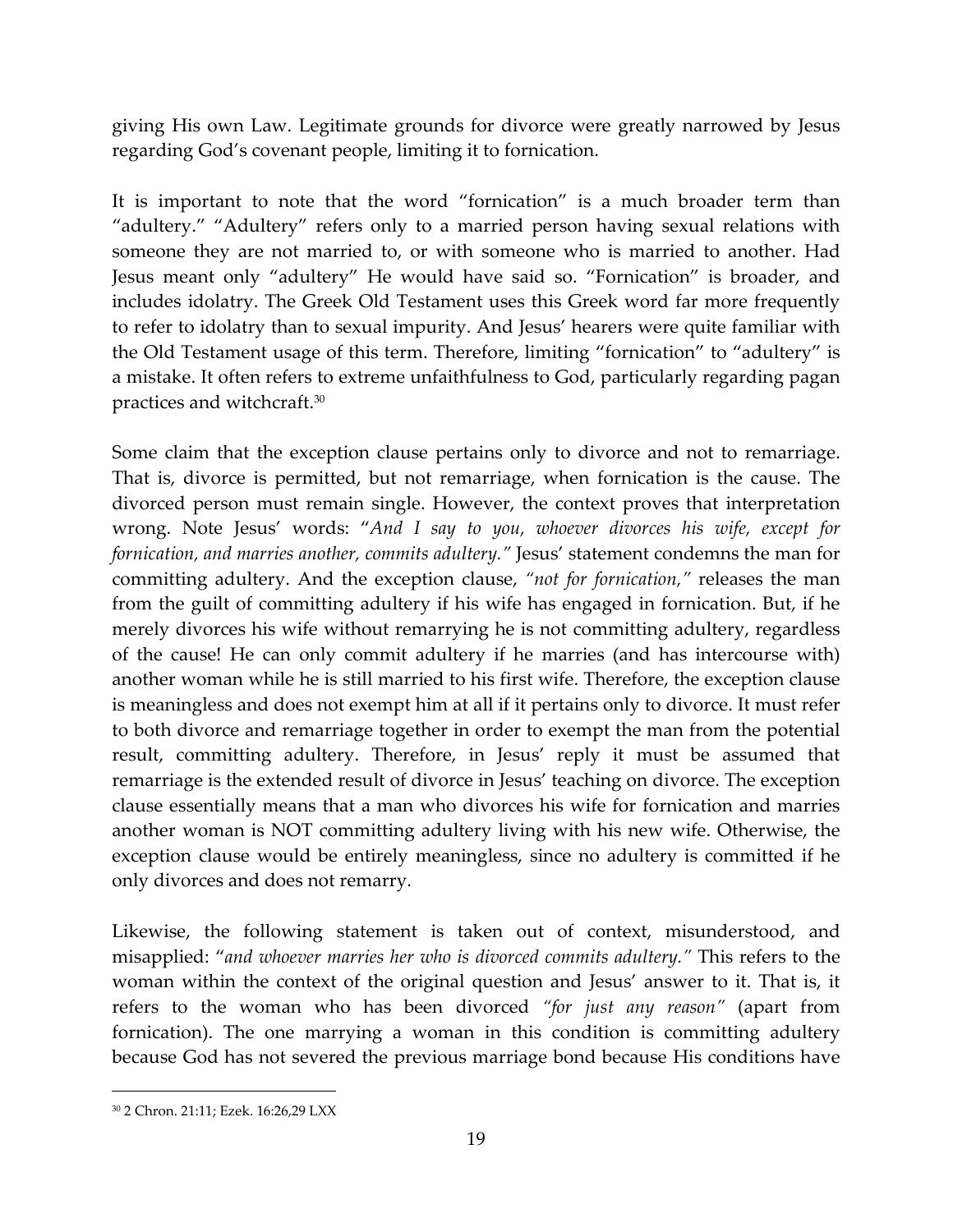not been met. She is still married to the first man. Consequently, a man marrying a woman who is not properly released according to God's standards is having sexual relations with another man's wife. It all hinges on whether *"what God has joined together"* has been severed by man or by God. If it is by man, it is not legitimate, and any further marriages are a continuous state of adultery. But, if the former marriage has been severed by God, then a second marriage is not adultery. And, as we will see, this is consistent with Paul's teaching as well.

Jesus' more stringent restrictions on divorce and remarriage, limiting the cause to fornication, concerned the disciples greatly.

*10 His disciples said to Him, "If such is the case of the man with his wife, it is better not to marry."* 

*11 But He said to them, "All cannot accept this saying, but only those to whom it has been given: 12 For there are eunuchs who were born thus from their mother's womb, and there are eunuchs who were made eunuchs by men, and there are eunuchs who have made themselves eunuchs for the kingdom of heaven's sake. He who is able to accept it, let him accept it."* 

The disciples' reaction to Jesus' stricter requirements was that it was better to remain single with such tight restrictions on divorce and remarriage. Yet, Jesus made it very clear that being celibate was a unique lifestyle that few people could tolerate – those without the functioning physical equipment (either by birth or mutilation), or those who had chosen a celibate lifestyle (like Paul). Jesus' answer acknowledged that in most cases a completely celibate lifestyle is simply not possible. People forced to refrain from marriage, while not being emotionally and sexually equipped to do so, will almost certainly fall into sexual immorality and possibly apostasy.

Jesus' response to the disciples clearly recognizes God's original design in marriage, that *"it is not good for man to be alone."* His answer to the disciples shows that God does not require celibacy for those unable to bear it. He does, however, absolutely forbid fornication. And since marriage is the solution to avoiding fornication, we have every reason to expect that even in cases of wrecked marriages, God's will is not forced celibacy which drives people to fornication and apostasy. Forced celibacy is indeed binding a heavy burden around the neck of Jesus' disciples when there is no possibility of restoration of a marriage.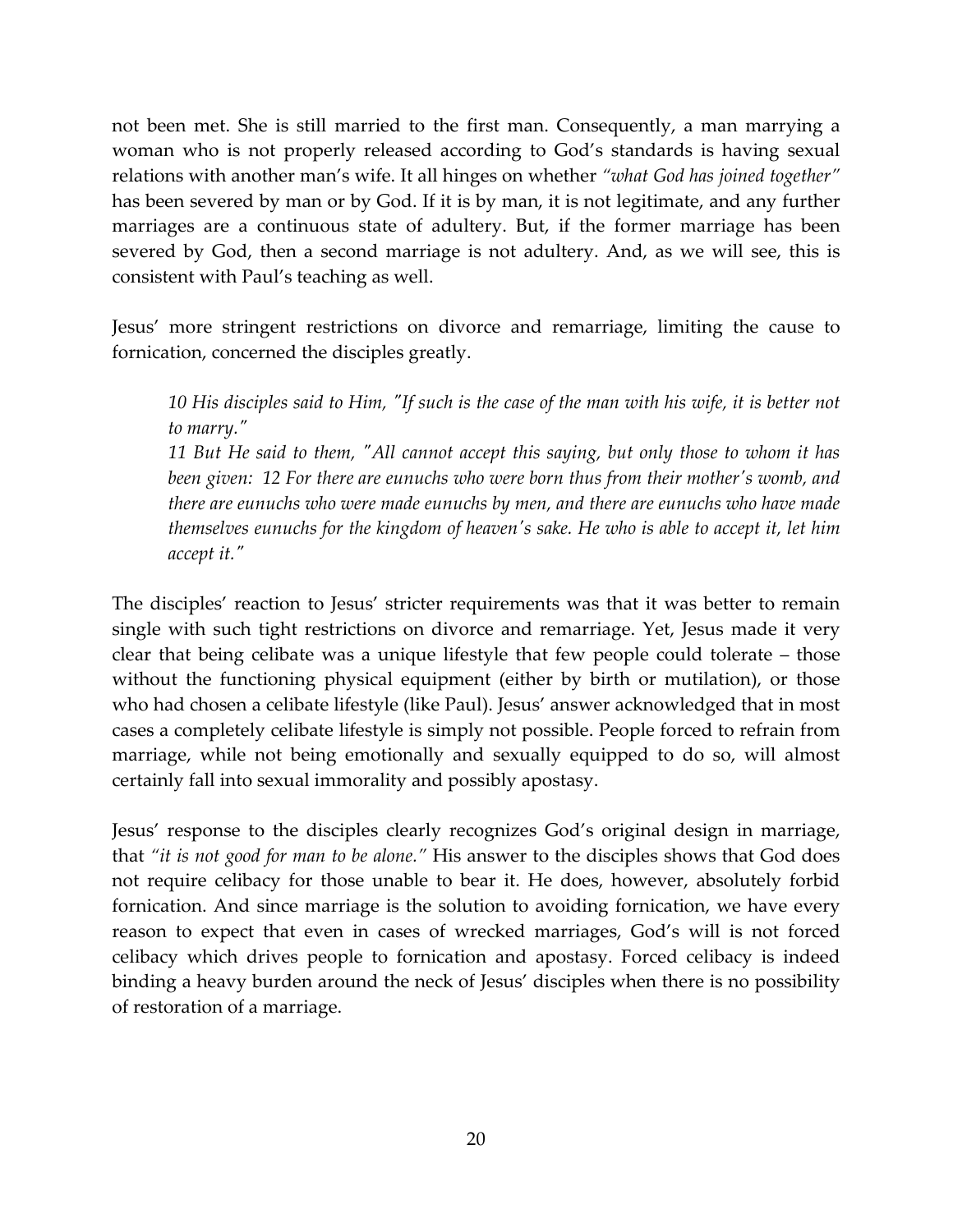*"Rightly dividing the Word of truth"*31 was the task of the priest under the Law,32 and it is the task of the elders under the New Covenant.<sup>33</sup> It requires harmonizing all of Scripture, checking one's interpretations against God's character, bringing balance in the application of doctrine to individual cases, and making sure that our theology does not bulldoze over wounded believers, leaving them without recourse, ripe to be picked off by the roaring lion.

<sup>-</sup><sup>31</sup> 2 Tim. 2:15

<sup>32</sup> Mal. 2:6-7

<sup>33</sup> Titus 1:9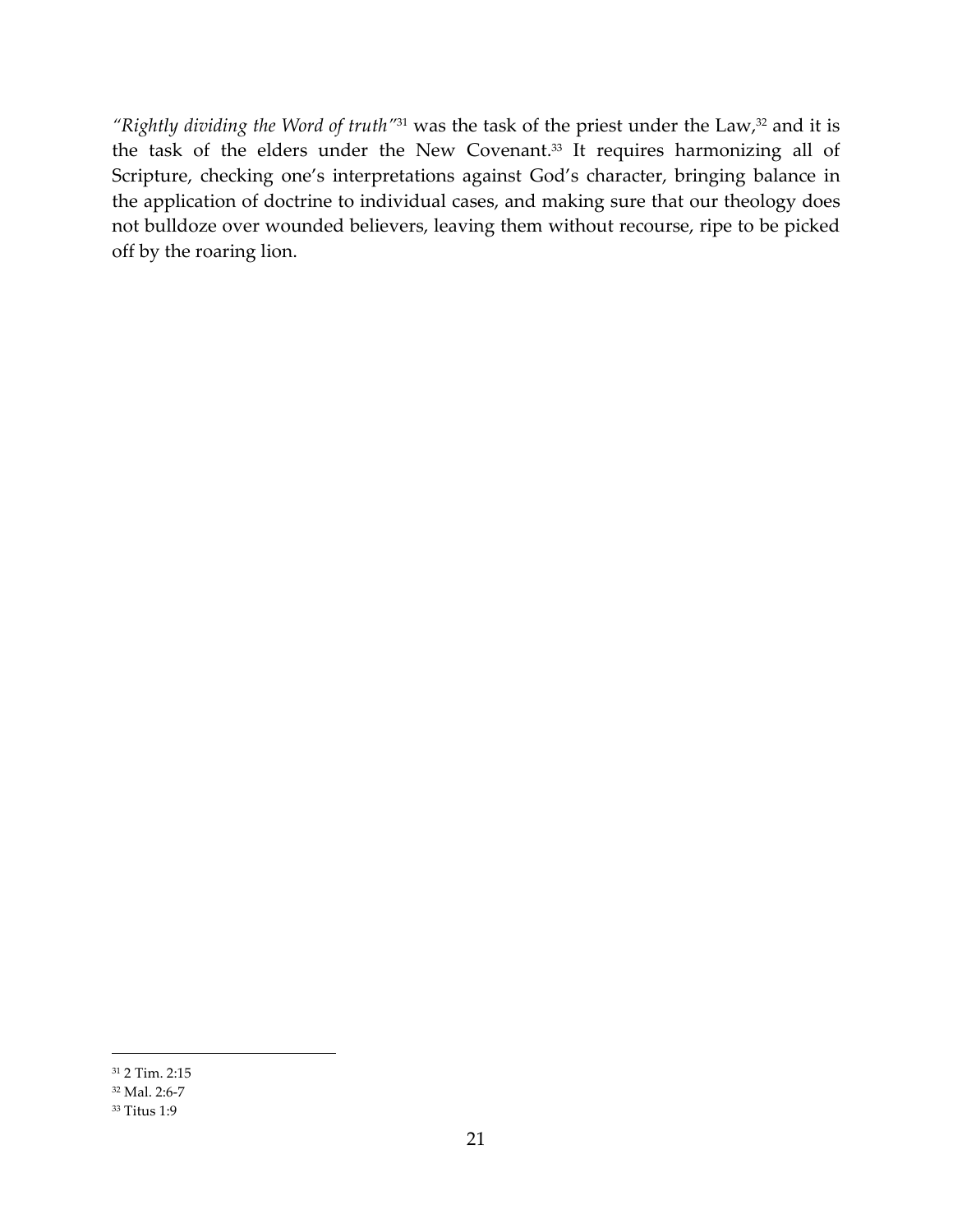## **Chapter 5 The Corinthian's Concerns**

he Apostle Paul's instructions to the Corinthians on celibacy, marriage, and divorce have been greatly misunderstood and misapplied. The misunderstandings stem from the failure to grasp Paul's reliance on Jesus' The Apostle Paul's instructions to the Corinthians on celibacy, marriage, and divorce have been greatly misunderstood and misapplied. The misunderstandings stem from the failure to grasp Paul's reliance on Jesus' former te responding to a specific question the Corinthians had sent to him is clear from his opening words in chapter seven of 1 Corinthians, *"Now about that which you wrote to me, …".* The question is not stated, only Paul's response. The interpreter must reconstruct the question based on inferences from Paul's answer.

Unfortunately, our English translations were made by men whose theological bias has blinded them to certain eschatological qualifiers in Paul's response. These eschatological statements demonstrate that Paul was addressing a question concerning marriage within the end times spoken about by Jesus.

Jesus instructed His followers to watch for the signs of His coming described in the Olivet Discourse.<sup>34</sup> He also warned that in the last days, family members would betray one another, causing their deaths. *"Now brother will betray brother to death, and a father his child; and children will rise up against parents and cause them to be put to death. And you will be hated by all for My name's sake. But he who endures to the end shall be saved."*35 Since the Corinthian believers had been converted from paganism, some of them were still married to pagans. This would present a very precarious situation for them if the end time scenario began fairly quickly. What should they do? Perhaps they should divorce the unbeliever. Another concern was whether believers ought to consider starting a new family in light of the impending great tribulation. They wrote to Paul for guidance.

In Greek culture, a young virgin was frequently promised to a man by means of a contract made with her father. Once she came of age, she was contractually obliged to marry him. Likewise, a man who had such a contract for a virgin was obligated to her father to marry her. Yet, besides the warning concerning betrayal by family members, Jesus had given another stern warning for those contemplating starting a new family during the days of great tribulation. *"But woe to those who are pregnant and to those who are nursing babies in those days! And pray that your flight may not be in winter. For in* 

l

<sup>34</sup> Mark 13:24-37

<sup>35</sup> Mark 13:12-13. See also: Matt. 10:21; Matt. 24:10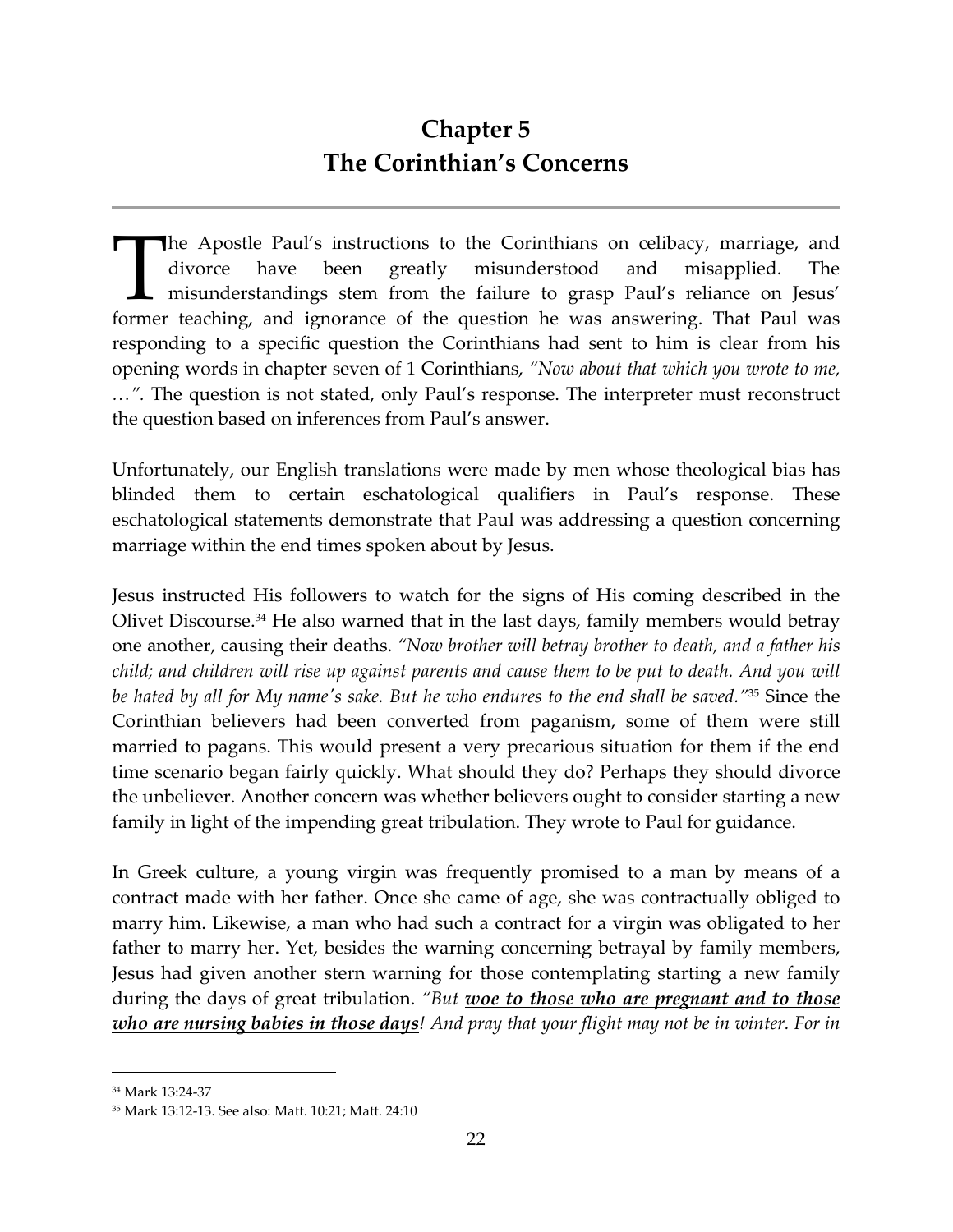*those days there will be tribulation, such as has not been since the beginning of the creation which God created until this time, nor ever shall be. And unless the Lord had shortened those days, no flesh would be saved; but for the elect's sake, whom He chose, He shortened the days."*<sup>36</sup>

Paul referred specifically to *"the time that has been shortened"* in his answer, virtually quoting the above passage. This shows that the original question concerned the end times, which the early Christians expected could begin within their lifetimes. He stated plainly that certain parts of his answer were intended specifically for that time period. Yet, he stopped short of saying that it was imminent.

Below I have reconstructed the Corinthian's letter to Paul based on these assumptions. I have followed this with my own translation of his answer (1 Corinthians 7) from the Greek text. To shorten the length of this paper and make it easier to follow, I have reduced my commentary to footnotes.

#### **The Inferred Letter of the Corinthian Elders to Paul**

#### *Dear Beloved Brother, Paul,*

*You taught us about Jesus' warnings that family members will betray one another in the approaching last days. As you know, many of our members are married to spouses who worship idols and do not follow the teachings of our Lord Jesus Christ. Some are of the opinion that we ought to divorce such spouses, a principle that is also consistent with Moses' teachings and Ezra's application of it.<sup>37</sup>* 

*Also, some of our men are contractually betrothed to virgins who are becoming of marriageable age. Yet you taught us that Jesus also warned about starting a new family during the end times, that 'woes' await wives who are pregnant and nursing. Some of these brothers believe they must remain single, thereby preserving the virginity of their*  betrothed virgins, and sparing them such anxiety. It seems to us that if the end is near, it *is best to follow your own example, to be unmarried until Jesus comes. Please advise.* 

*Yours in Christ, The Elders of the Church of Corinth* 

l

<sup>36</sup> Mark 13:17-20 NKJV

<sup>37</sup> Deut. 7:3-4; Ezra 9-10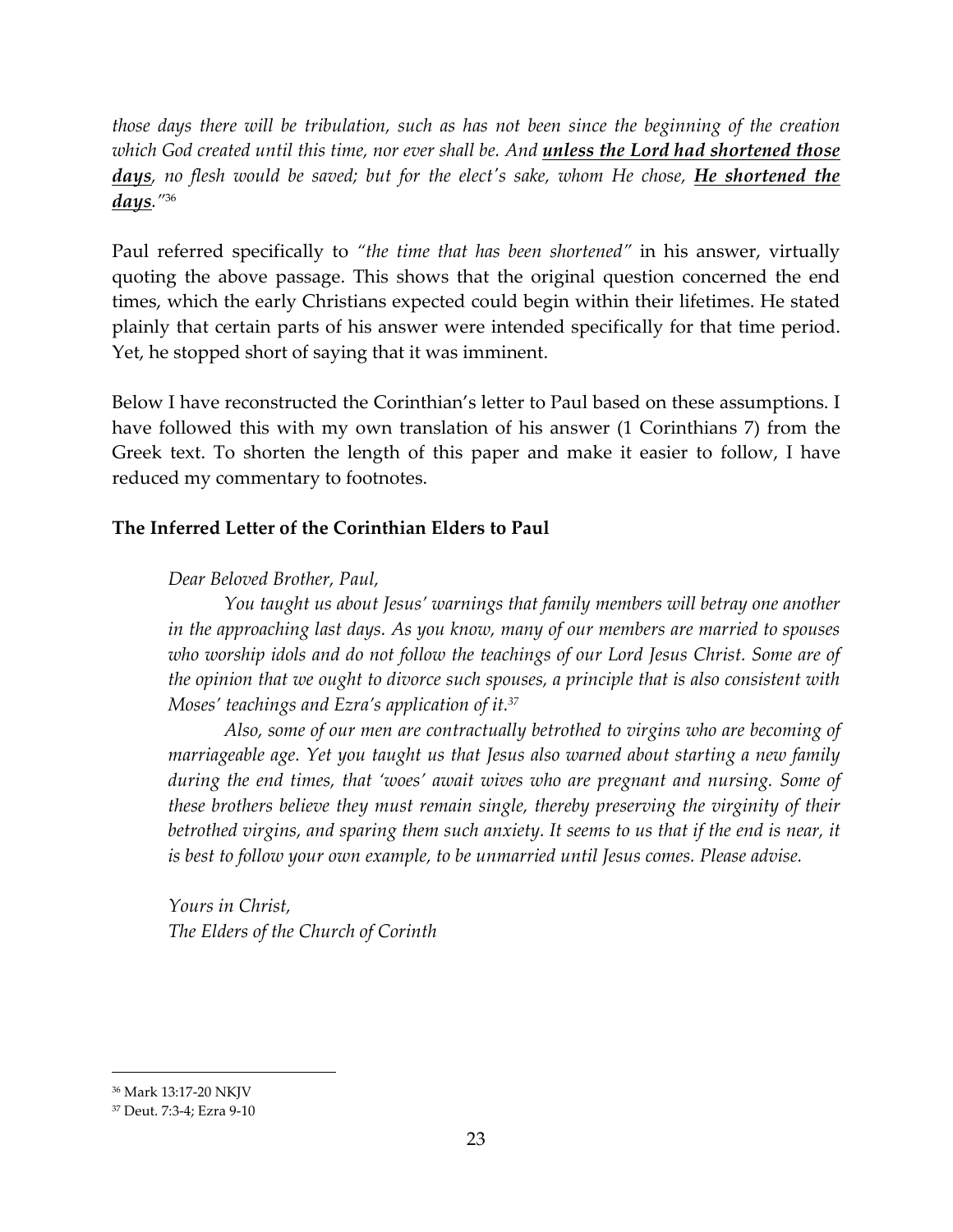#### *Paul's Response*

*Paul, called to be an apostle of Jesus Christ through the will of God, and Sosthenes our brother,* 

*To the church of God which is at Corinth, to those who are sanctified in Christ Jesus, called to be saints, with all who in every place call on the name of Jesus Christ our Lord, both theirs and ours: Grace to you and peace from God our Father and the Lord Jesus Christ.*<sup>38</sup>

#### *Human Marriage is Necessary for the Christian to Avoid Fornication*

*1 Now about that which you wrote to me, it is indeed best for a man not to be touching a woman. 2 But because of fornication, each*39 *man must have himself a woman. And each woman must have herself a man.*<sup>40</sup> *3 The man must be giving to the woman [his] conjugal obligation, and similarly also the woman to the man.*41 *4 The woman does not have sovereignty over her own body, but the man. Yet, similarly also, the man does not have sovereignty over his own body, but the woman. 5 Do not deprive each other unless by agreement for a specified time, so that you may seclude yourselves for fasting and prayer, and then you should resume this [conjugal obligation] so that Satan may not tempt you through your weakness.*<sup>42</sup>

#### *The Superiority of Celibacy*

*6 I am saying this by indulgence, not by command. 7 I wish all men to be as I myself [am].*43 *But each has his own gift from God, one like this, another like that.44 8 Yet I am saying to the unmarried and to the widows, it is indeed best for them if they should remain like me. 9 But if they are unable to restrain*45 *they must marry. It is better to marry than to be burning.*<sup>46</sup>

l

<sup>45</sup> Their sexual needs

<sup>38</sup> 1 Cor. 1:1-3

<sup>&</sup>lt;sup>39</sup> "hekastos," superlative of 'hekas': each and every. Paul seems to leave no exceptions except for those who have the gift of celibacy, which he deems superior.

<sup>40</sup> Paul seems to both justify his own celibate lifestyle and commend marriage. That celibacy is a superior way of life was stated also by Jesus in His comments about eunuchs, (Matt. 19:10-12). But, He too acknowledged that this was only for a few who had such a gift, who were "able to receive it." For those who did not have the gift of satisfaction in a celibate lifestyle, Paul commands all others to marry in order to avoid fornication.

 $41$  On the same grounds as the previous statement (to avoid fornication), the conjugal obligation must be met by both spouses as necessitated by the sexual needs and desires of the other.

<sup>42</sup> Lack of self control.

<sup>43</sup> Celibate

<sup>44</sup> This statement is clearly a reference to Jesus' reply to His disciples in Matt. 19:10-12

<sup>46</sup> With passion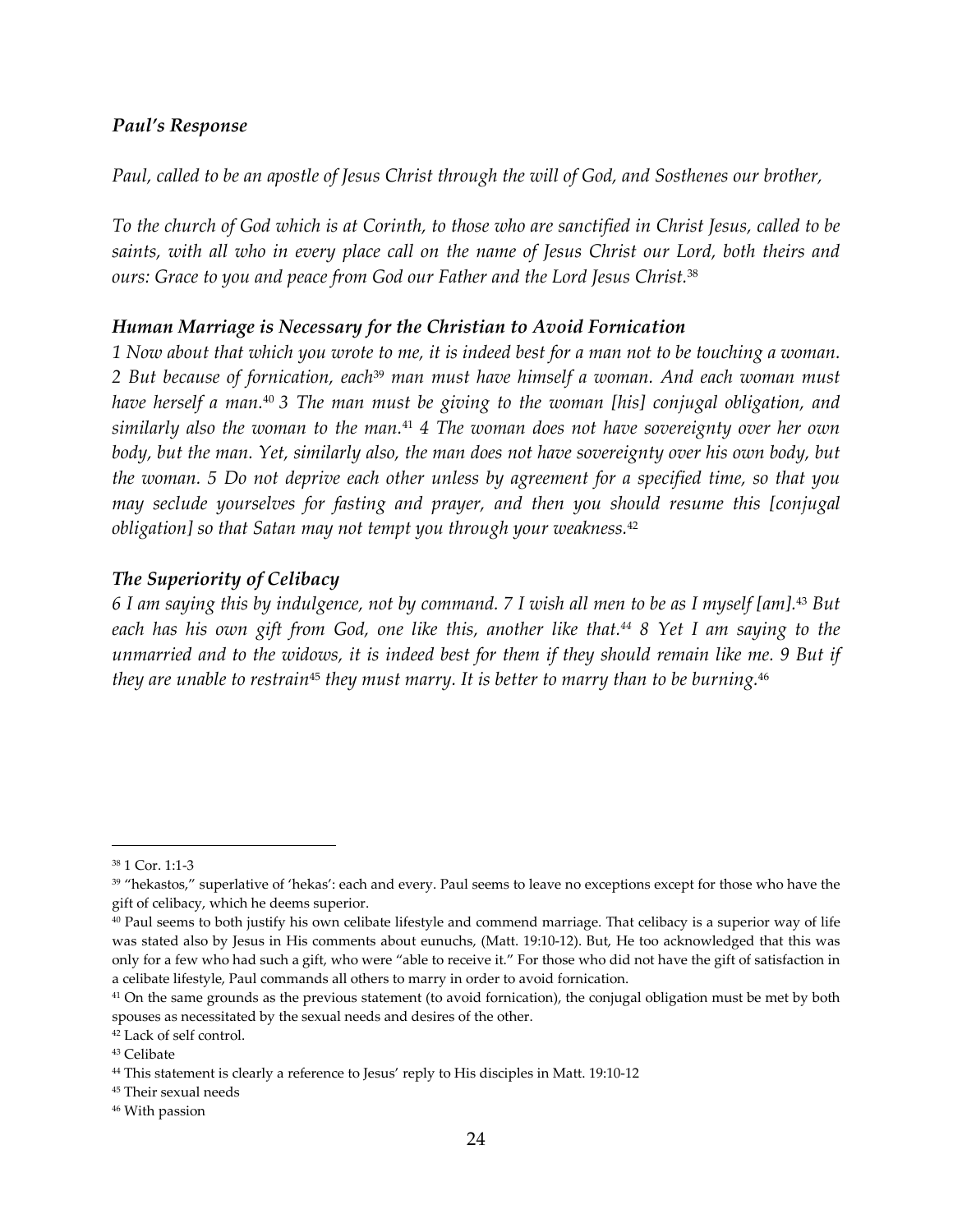#### *Jesus' General Rule for Christian Marriage*

*10. I, (not I, but the Lord*47*), command those who have entered marriage:*48 *The woman is not to separate from the man. 11. Yet, if she has [already] separated, she must remain unmarried or be reconciled to the man.*49 *And the man must not divorce the woman.*<sup>50</sup>

#### *Practical Exceptions to Jesus' General Rule*

 $\overline{a}$ 

*12. I, (not the Lord*51*), say to the rest*52*: If any brother has an unfaithful*53 *woman and she is content to cohabitate with him, he must not divorce her. 13. And if any woman has an unfaithful*13 *man and he is content to cohabitate with her, she must not divorce the man. 14. For the unfaithful man has been sanctified in the woman. And the unfaithful woman has been sanctified in the brother, (otherwise your children are unclean; but now they are holy).*54 *15. But if the unfaithful one departs, let them depart. The brother or sister has not been enslaved*<sup>55</sup> in *such cases – God has called us unto tranquility.*<sup>56</sup>

<sup>47</sup> Paul was reminding them of Jesus' own commandment regarding divorce: that it was forbidden for God's people except on grounds of fornication (Matt. 5:31-32 & 19:1-9).

<sup>48</sup> Here Paul addresses a Christian couple. He deals with mixed marriages later

<sup>&</sup>lt;sup>49</sup> This presupposes that she has not also remarried. The Law of Moses made such a return to a former husband an *"abomination to the LORD"* (Deut. 24:1-4).

<sup>50</sup> This was Paul's interpretation of Jesus' previous commands recorded in the Gospels. That Paul did not mention the 'exception clause' for fornication (Matt. 5:32 & Matt. 19:9) is not problematic since his readers were already well acquainted with it. Jesus' remarks only concerned married couples who were both in a covenant relationship with God. Paul assumes this as well by commanding both the man and the woman, and reminding the couple of what Jesus commanded.

<sup>&</sup>lt;sup>51</sup> Paul was not saying that the following instructions were merely his opinion, making them optional (as is supposed by many), but that Jesus did not address the following issues specifically. These commands were new revelation, given through Paul to Gentiles, necessitated by the spread of the Gospel beyond Israel, God's covenant people.

<sup>52</sup> Paul distinguished "the rest" in verses 12-16 (faithful believers who are married to an unfaithful spouse) from Jesus' commands to *"those who have entered marriage"* (vss. 10-11). This distinction implies that Jesus' general rule (no divorce) is limited to couples who both are faithful disciples of Jesus Christ. That would include couples who both became believers after marriage, or two people who entered marriage as disciples of Jesus Christ. This is consistent with Jesus' words in the Gospels spoken to Jewish people who had a covenantal relationship with God.

<sup>53</sup> The Greek word can mean either "unbelieving" / "untrusting" (active sense), or "unfaithful" / "untrustworthy" (passive sense – see Prov. 17:6 LXX). Thayer's defines it as, *"unfaithful, faithless, (not to be trusted, perfidious)."* Here it may mean either an unbeliever (who overtly denies Christ) or one who is unfaithful or untrustworthy (one who denies Him in action and lifestyle). Either way, it is not the 'profession' of faith that is critical, but the life of obedience to Jesus Christ which distinguishes one from the other.

<sup>54</sup> Paul had in mind God's ultimate purpose for joining man and wife in "one flesh" as stated by Malachi: *"But did He not make them one, having a remnant of the Spirit? And why one? He seeks godly offspring."* (Mal. 2:15). Paul's point is that God is able to raise up godly offspring with one faithful parent who can instruct and pass on God's Word to children even within a mixed marriage. Timothy is a good example of this. He knew the Holy Scriptures "from a child" thanks to his Jewish mother and grandmother. Yet, his father was a Greek unbeliever (as is evidenced by Timothy's being uncircumcised – Acts 16:1-3).

<sup>&</sup>lt;sup>55</sup> The Greek word means to have been placed in a state of servitude or bondage.

<sup>56</sup> God has called believers to a place of rest and peace, not to being bound forever to an unfaithful spouse who is not content to live in matrimony with the faithful believer. Some commentators infer that this state of peace and being unbound means the faithful believer is free to remarry. Others disagree. However, see verses 27-28.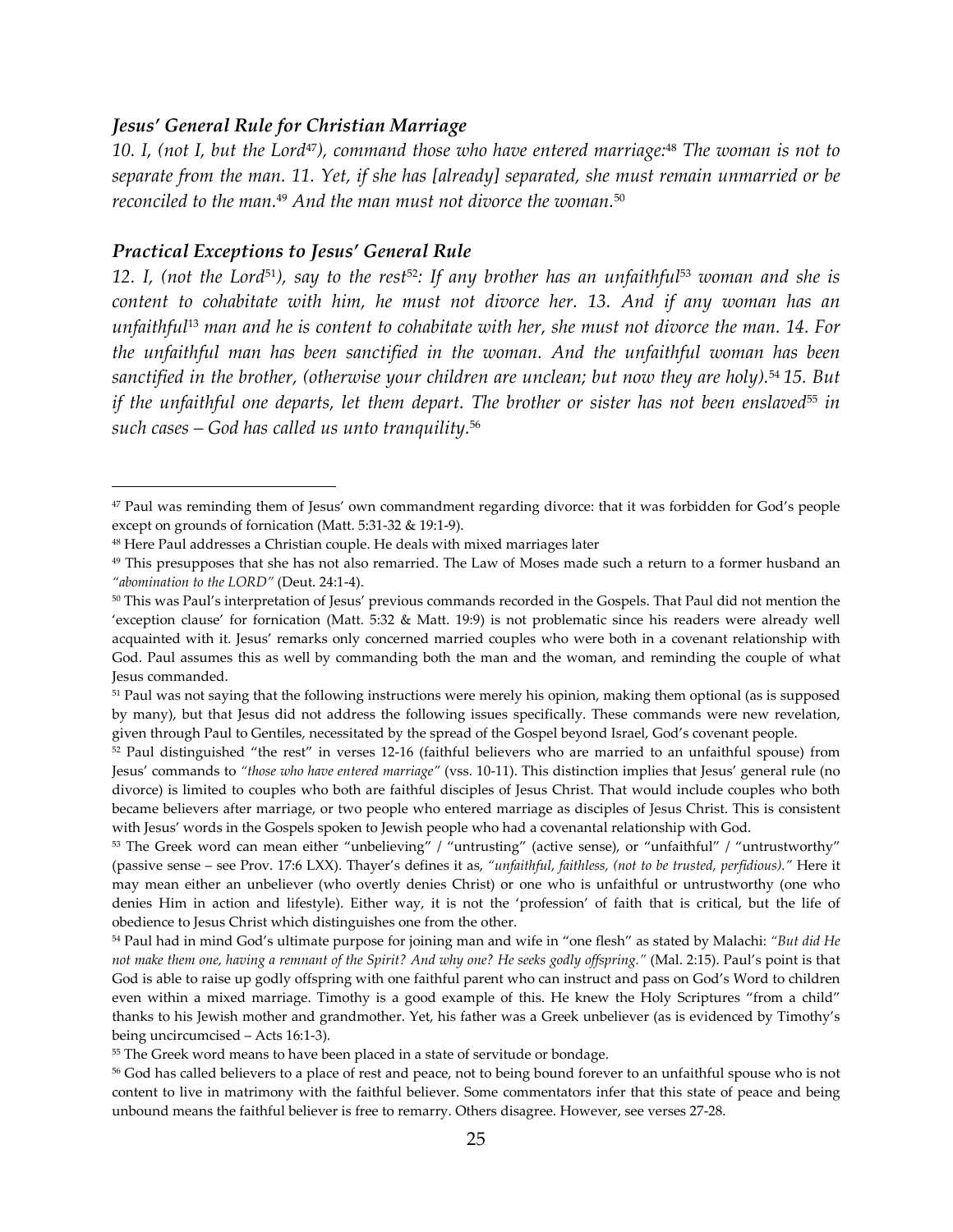*16. Because, how could you know, woman, whether you will rescue the man? Or how could you know, man, whether you will rescue the woman?*<sup>57</sup>

#### *Remaining True to One's Gift and Calling*

*17. Now accordingly as the Lord has equipped*58 *each one, accordingly as God has called each one, this [path] he should walk. And this is what I am prescribing in all the churches.*<sup>59</sup> 

#### *Jew or Gentile?*

*18. Was anyone called having been circumcised? Don't become uncircumcised. Was anyone called in uncircumcision? Don't become circumcised. 19. (Circumcision is not important, and uncircumcision is not important, but observing the commandments of God [is what is important]).*<sup>60</sup>

#### *Slave or Free?*

*20. Each one, in the calling with which he was called, remain in this. 21. You were called a slave? Do not be concerned. But if you are able to gain freedom, do it. 22. (For the slave who was called in the Lord is the Lord's free man. Likewise, the freeman who was called is Christ's slave. 23. You were purchased with [great] cost; do not become slaves of men.)* 

#### *Single or Married?*

*24. Brothers, each one in whatever [state] he was called, in this remain with God.*61 *25. Yet about*<sup>62</sup> *[female] virgins*63*, I do not have a commandment from the Lord, but I am giving my opinion*64 *as having received mercy from the Lord to be faithful. 26. I advise, therefore, this ideal to be followed*65 *through the impending*66 *distress*67 *– it is good for a man to be like this:* 

<sup>57</sup> Paul explains his reasoning for the requirement in verses 12-13, that a faithful spouse must remain with an unfaithful one as long as the unfaithful spouse is content to cohabitate. The unfaithful spouse is a mission field for the faithful spouse.

<sup>58</sup> Once again Paul refers the reader to Jesus' instructions concerning celibacy (cf. v. 7 & Matt. 19:10-12).

<sup>&</sup>lt;sup>59</sup> Paul brings to bear two considerations for those contemplating marriage. The first has to do with whether one is equipped by God for celibate life or married life. The second is the calling one has received from God. Paul advises that one ought not deviate from his God given abilities and calling. However, Paul does allow such deviation as described in the following verses. Most likely the deviation is acknowledged as people's abilities may change as they mature in the Christian Faith.

<sup>60</sup> See Rom. 2:12-29

<sup>61</sup> This does not refer to marital status, but to one's God given abilities, whether to be celibate or married.

<sup>&</sup>lt;sup>62</sup> "Concerning." Here Paul is viewing "virgins" as a third party, not being addressed directly. His instructions deal with what the "brothers" were to do *"about virgins,"* rather than instructing virgins directly. The commands are directed to the men regarding whether they ought to take a (virgin) wife or to remain celibate.

 $63$  The Greek word "virgins" (parthenos) is feminine and refers to females exclusively when speaking about sexuality. <sup>64</sup> Paul's advice was based on his supposition that the Great Tribulation would begin soon, as indicated by the

following verses. Yet, he made it very clear that he had not heard from the Lord specifically in this regard.

 $65$  The Greek word means "to begin below," that is, this ideal is to be followed in the future (during the impending distress).

<sup>66</sup> Or "threatening"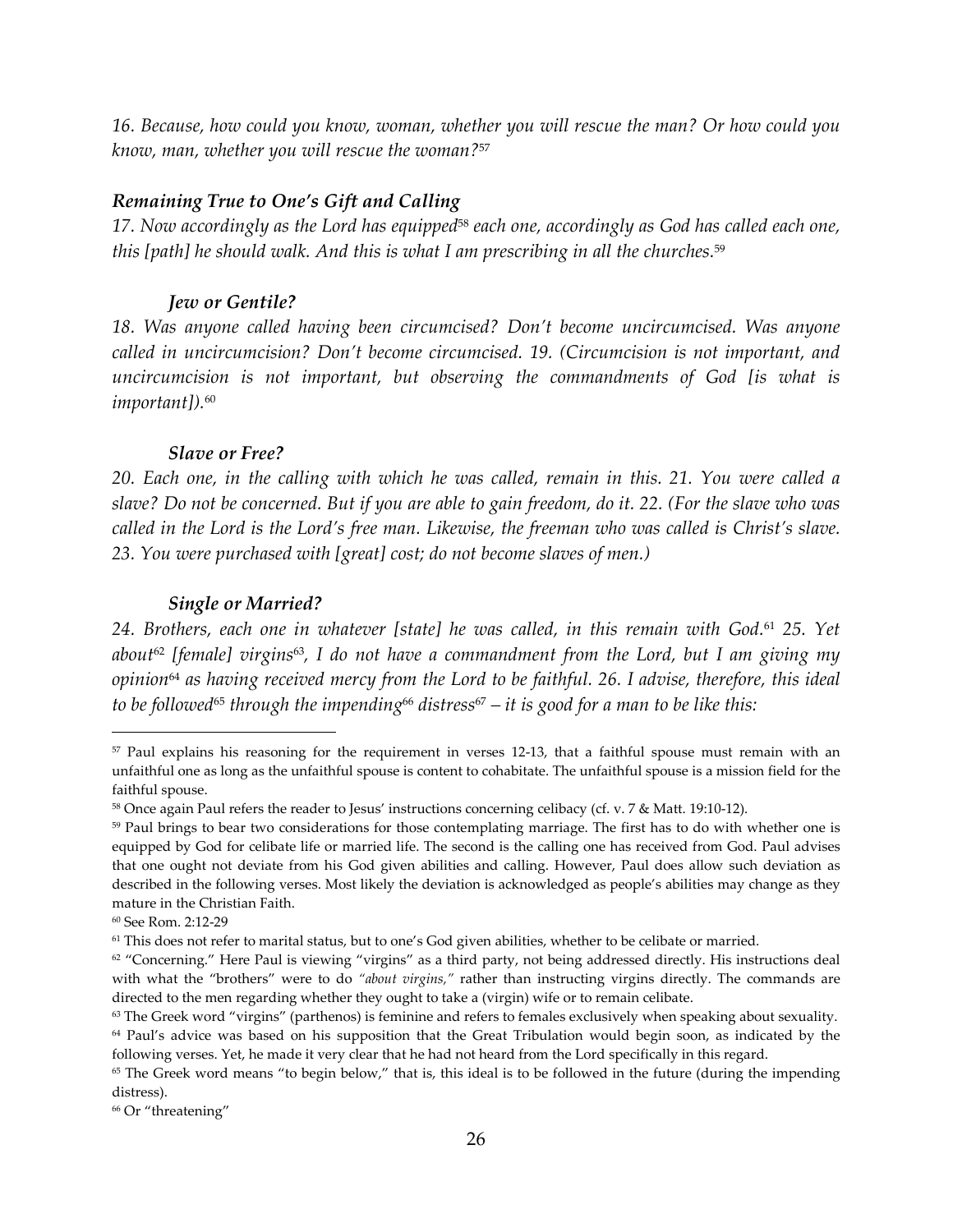*27. Have you been bound to a woman? Do not seek a divorce. Have you been divorced*68 *from a woman? Do not seek a woman. 28. However, if you should marry, you have not sinned. (Also if the virgin should marry, she has not sinned). Yet, these will have tribulation*69 *in the flesh, and I am [trying to] spare you.* 

*29. But I say this, brothers, that the time which has been shortened*70 *still remains*71 *[ahead], so that those having women should be as not having [women],*72 *and the lamenting as not lamenting,*73 *and the rejoicing as not rejoicing,*74 *and those buying as not possessing,*75 *and those using the [present] system as not abusing it, because the structure of the [present] system is passing away.*76 *32. But I want you to be without anxiety. (The single man is anxious about the things of the Lord, how he will be pleasing to the Lord. 33. But the married man is anxious about the [present] system, how he will be pleasing to the woman. 34. The same distinction applies to the virgin and [married] woman. The virgin is anxious about the things of the Lord, that she may be holy in body and in spirit. Yet the married woman is anxious for the things of the*  [present] system, how she will be pleasing to the man). 35. I speak this for your own benefit, not

<sup>67</sup> The Greek word means to be "pressed," and here refers to impending persecution, as Jesus warned in Matt. 24:9-12. <sup>68</sup> Literally, "loosed from." This term refers to divorce of an engagement (Matt. 1:19) or a consummated marriage (cf. Matt. 19:7 & Deut. 24:1). The word "loosed from" regarding marriage always refers to divorce in Scripture, never to death. The Greek word frequently means 'break,' 'destroy' or 'demolish,' (see Matt. 5:19; John 2:19; John 5:18; Eph. 2:14). When Paul spoke of widows being released from the marriage bond, he said they were "free of" the marriage, not "loosed from" the marriage bond, (Rom. 7:3; 1 Cor. 7:39). Here, Paul used the same root word in the previous sentence where it clearly meant divorce. When he said for a married man not to "seek to be loosed" he was not referring to the death of his wife, but divorce. Therefore, when he referred to those already "loosed from a woman," he meant Christians who were already divorced. Paul advised that they remain single in the impending distress, but he also permitted their marriage, and declared them innocent if divorced people remarried.

 $69$  Jesus warned about the enormous trouble that awaits those trying to start a family during the time of tribulation. *"But woe to those who are pregnant and to those who are nursing babies in those days! … For then there will be great tribulation, such as has not been since the beginning of the world until this time, no, nor ever shall be."* (Matt. 24:19,21).

<sup>70</sup> Literally, *"the time that has been shortened."* This is a reference to Jesus' statement that the time of Great Tribulation has been shortened for the sake of the elect, (Mark 13:20). It is a clear reference to the Great Tribulation. Paul's instructions in verses 25-40 are specific for believers living through this time of great trouble.

 $71$  The coming of the Great Tribulation was impending, and "remaining" to be fulfilled. Paul supposed that it was near. His advice was not to settle down in the present system of things (fashion of the world). His instructions are much more relevant for us who live in the last days.

<sup>72</sup> Within the context of the Great Tribulation, and the need to flee quickly to safety, Jesus warned His followers to *"remember Lot's wife"* (cf. Luke 17:32 & Luke 21:36). Those with wives must not allow familial relationships to interfere with the commands to flee when the signal is given.

<sup>73</sup> With Jesus' return impending, it is pointless to lament for the dead since the resurrection will be impending, (1 Thess. 4:13-18).

<sup>74</sup> Newlyweds who were rejoicing may only have a very short time to do so if the impending Great Tribulation overtakes them.

<sup>75</sup> Those investing in lands or possessions would lose them all at the Great Jubilee, when the inheritance will be Christ's and distributed and inherited according to His judgment.

<sup>76</sup> Paul again refers to the impending second coming. (cf. Romans 8:18-25; Hebrews 12:25-29)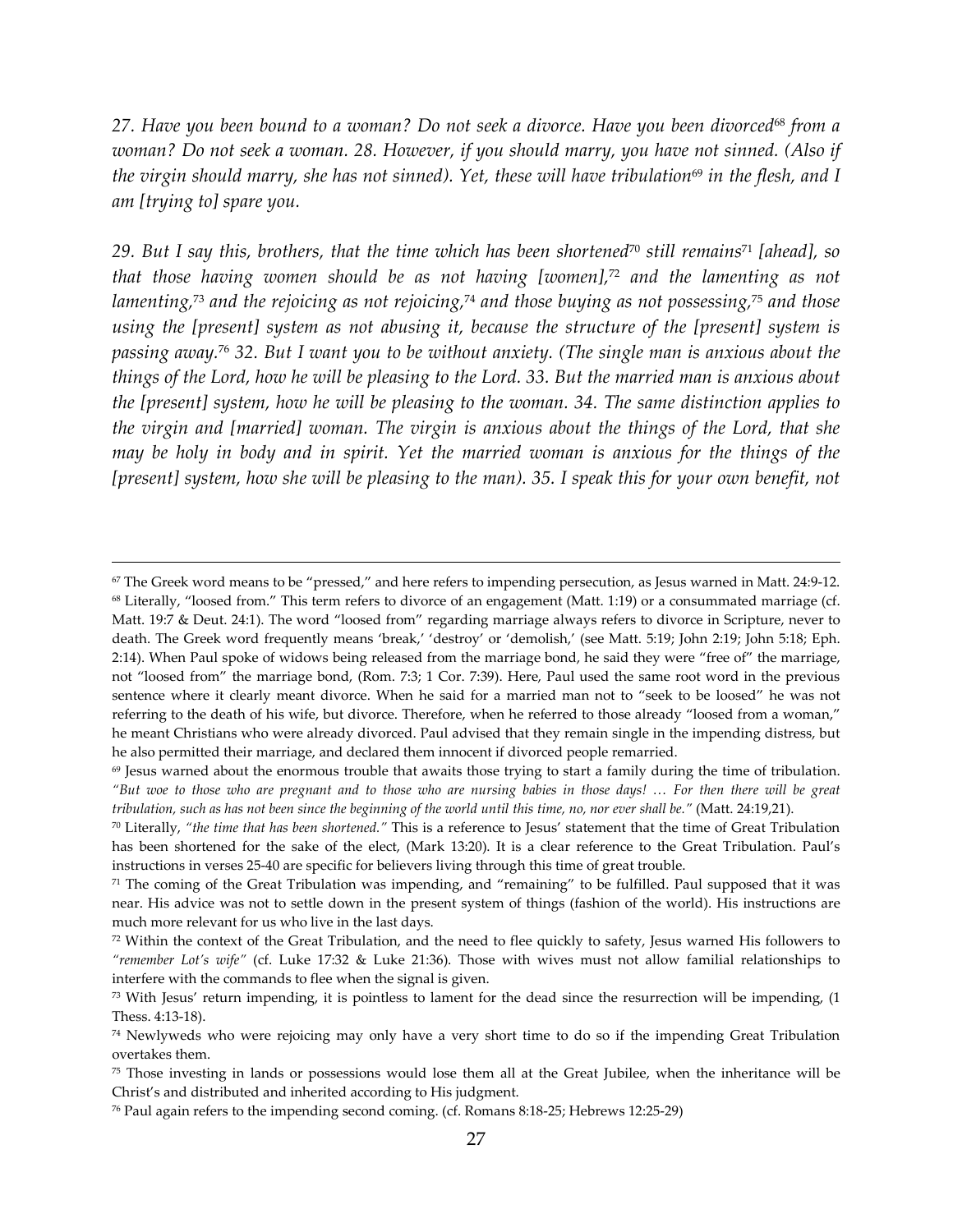*that I should be placing a noose around you,*77 *but toward excellence and undistracted devotion to the Lord.* 

#### *Couples Already Engaged*

*36. Now, if anyone is acting audacious*78 *towards his [betrothed] virgin, and if she could pass the prime [of childbearing age] and it becomes pressing, he should do as he wishes. He does not sin. They should marry. 37. Yet, the man who has taken a settled stand in his heart, not having necessity, and having power over his desires, and has determined this in his own heart – to preserve his [betrothed] virgin*79 *– does better. 38. So also, the one consummating the marriage of*  his [betrothed] virgin does well. And the one not consummating the marriage will do better.

#### *Widows of Faithful Husbands*

-

*39. A woman is bound by law for as long as her man lives. Yet, whenever her man falls asleep,*<sup>80</sup> *she is free to marry whomever she pleases, only in the Lord. 40. However, she is advantaged, in my opinion, if she remains as she is. And I seem to have the Spirit of God [in this regard].* 

We ought always to view Scripture as reflecting God's nature and character. Every passage must be understood to reflect God's ultimate purposes. And every regulation must be interpreted within the context of the historical situation it was addressing, and with all previous revelation considered. We run into trouble when we lift verses out of context, when we assume that some particular statement is a universal truth, ignoring the particulars of the situation to which it was addressed.

We have seen that God's primary concern in marriage was to remedy aloneness. We have seen that He has made provisions for the effects of the curse, allowing remarriage of widows. We have seen that Jesus Himself permitted divorce and remarriage of believers under certain very painful circumstances. Paul also permitted divorce and remarriage of an abandoned believer. And he permitted remarriage of a person who has already been divorced, all without sinning.

 $77$  All of these instructions were Paul's attempt to spare believers from unnecessary trouble if the Great Tribulation should overtake them. This is consistent with Jesus' warning that families would be a snare to many believers in the last days, being betrayed by loved ones, (Micah 7:5-7; Matt. 10:21, 34-39; Matt. 24:10; Mark 13:12; Luke 12:51-53; Luke 21:16).

<sup>78</sup> A man is showing attention towards his fiancé [virgin] that he desires to consummate the marriage.

 $79$  A man who has determined not to consummate the marriage to the virgin to whom he has been betrothed, and has determined to preserve her virginity for her own sake (because of the "woes" Jesus warned about for pregnant and nursing women in the impending Great Tribulation), has done better both for himself and for the virgin to whom he is engaged. He has spared them both the grief of which Jesus warned.

<sup>&</sup>lt;sup>80</sup> The "sleeping" metaphor for death implies the hope of the resurrection of the righteous. It is used in Scripture only of believers (Matt. 27:52; John 11:11; Acts 7:60; Acts 13:36; 1 Cor. 11:30; 1 Cor. 15:6,18,20,51; 1 Thess. 4:13-15; 2 Pet. 3:4). Therefore, this statement only addresses a woman married to a faithful believer, not one married to an unbeliever.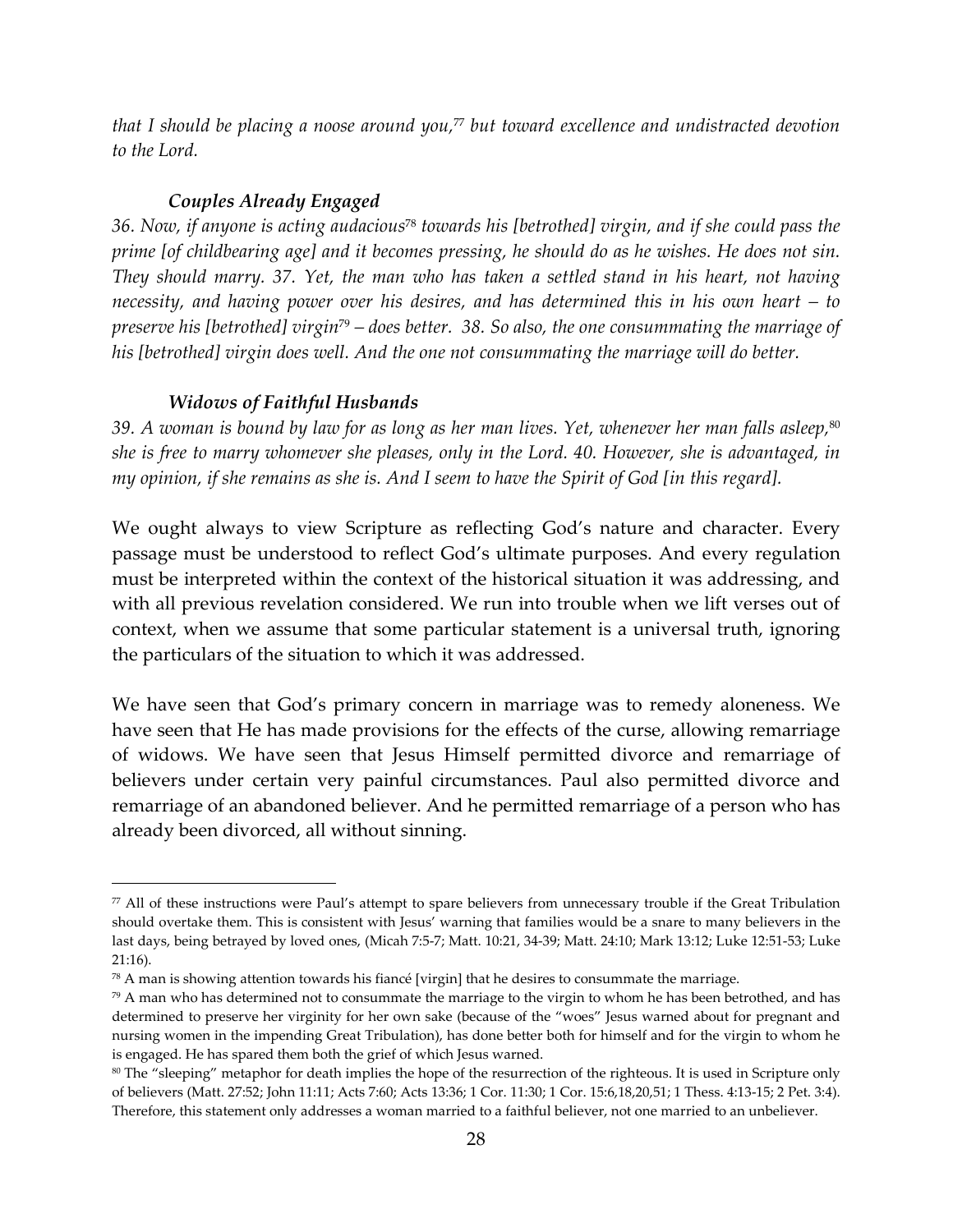Paul stated that every Christian man must have a wife, and every Christian woman must have a husband to avoid fornication. He said *"it is better to marry than to burn."* The exception is given for those with the gift of celibacy, and this is especially encouraged for the time of tribulation just before Jesus' returns.

Jesus said that not everyone is able to live a celibate life, but only those so gifted. Why then would we expect God to forbid remarriage when the restoration of a marriage is utterly impossible? Such is inconsistent with both the character of God and with His revealed will in Scripture. And those who condemn divorced people to guilt or a life of aloneness are *"binding heavy burdens"* upon Jesus' disciples, and causing them to commit fornication, putting them in danger of apostasy.

#### **Can Divorced Men be Elders and Pastors According to Paul?**

Many conservative Christian churches teach that men who have been divorced are not eligible to serve in leadership in the local church. This idea comes from a misunderstanding of one clause in Paul's list of qualifications for elders.

#### *Titus 1:6-9 NKJV*

*6 if a man is blameless, the husband of one wife, having faithful children not accused of dissipation or insubordination. 7 For a bishop must be blameless, as a steward of God, not self-willed, not quick-tempered, not given to wine, not violent, not greedy for money, 8 but hospitable, a lover of what is good, sober-minded, just, holy, self-controlled, 9 holding fast the faithful word as he has been taught, that he may be able, by sound doctrine, both to exhort and convict those who contradict.* 

The underlined part above literally reads in the Greek: "ει τις εστιν ανεγκλητος µιας γυναικος ανηρ," (if anyone is an unimpeachable man of one woman). Two important questions need to be asked of this passage: What exactly is meant by the clause, *"a man of one woman?"* And how is one judged to be "unimpeachable" in this case?

First, "a man of one woman" can mean several different things.

- A man who has been married only once
- A man who is not a polygamist, having only one wife at a time
- A man who is fully devoted to one woman, not a flirt, not a skirt chaser, not a single man "playing the field," or someone with a wandering eye

Clearly, a polygamist cannot be a "one woman man," and is therefore disqualified. But those who insist that the clause means "a man who has been married only once," are also unjustly excluding widowers who have remarried. If this clause does not disqualify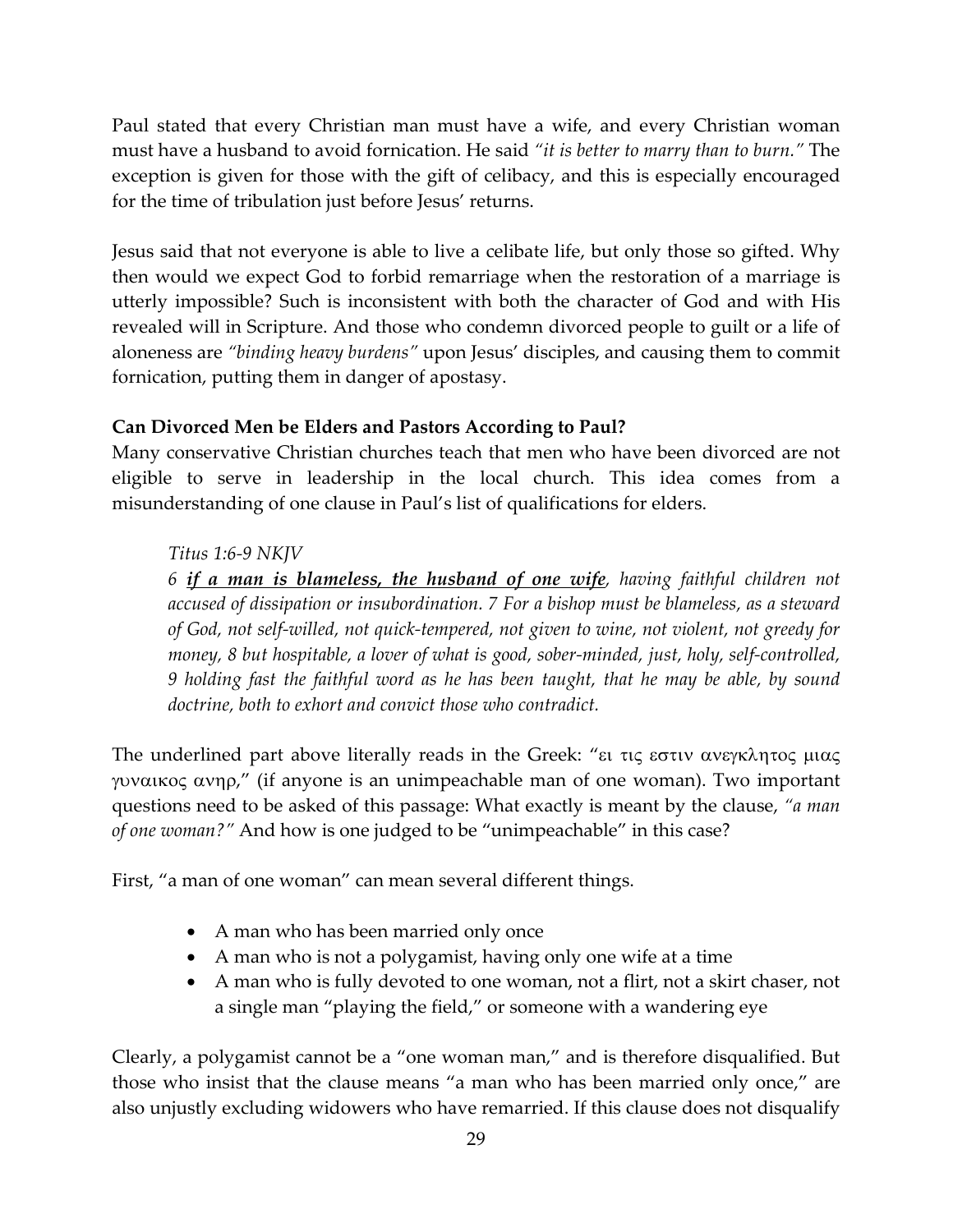remarried widowers it cannot disqualify divorced and remarried men either, merely by counting the number of marriages. Also, interpreting Paul's statement as referring merely to the number of marriages would allow both divorced men and widowed men to be elders as long as they have not remarried. The problem is that this interpretation does not discriminate at all between men who are divorced (even by their own fault) or men who are widowed.

The context of Paul's statement clearly shows that the third option is the correct one. All of the other qualifications listed by Paul deal exclusively with a candidate's present character and abilities. None deal with a man's history, particularly prior to his conversion. They all concern things under his present control, which make his character apparent. The Greek word "εστιν" (is) in the first clause is a present tense verb of being. It points to a present state, not to past history. He is NOW "a man of one woman." This interpretation excludes men who show any signs of less than 100% devotion to their wives, or any interest in other women besides their wife.

The adjective "unimpeachable" is only used in Scripture in reference to moral failure, never to mere circumstances. It is clear from Jesus' words that a man who has been divorced from a wife guilty of fornication (adultery, idolatry, or witchcraft), or according to Paul who has been abandoned by a wife who was unfaithful to Christ, has not sinned or failed morally by divorcing and remarrying. He is the victim of circumstance. Therefore, he is "unimpeachable" even though he is divorced and remarried.

Such a man is qualified to be an elder or serve in any other capacity as long as he meets the other requirements. A divorce is not an automatic disqualifier from ministry. Whatever his marital history has been, he must currently be a one-woman man. Of course, judging this means more than counting his marriages. It deals with how he treats his wife and how he treats other women in both public and private. This is the measure of his character, and the criteria by which he should be considered qualified or disqualified to serve in local church leadership.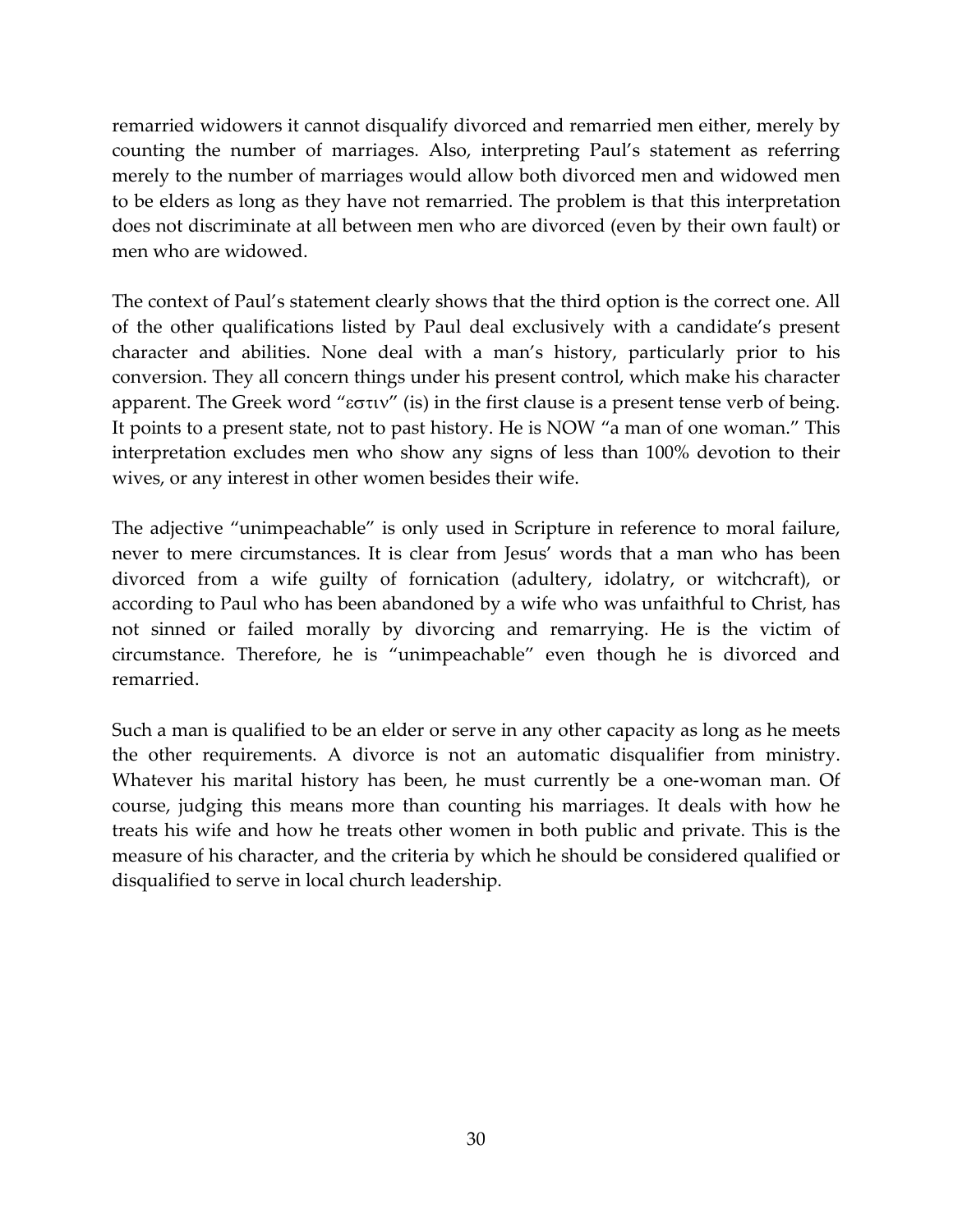# **Chapter 6 Divorce & Remarriage According to the Early Christians**

any have appealed to the writings of the early Christians as evidence that all divorce and remarriage was forbidden by the Apostles. But those who do are not being honest with the early Christian literature. One often quoted passage **M**ary have appealed to the w<br>divorce and remarriage was<br>is from Justin Martyr's First Apology.

*"Concerning chastity, He uttered such sentiments as these: 'Whosoever looketh upon a woman to lust after her, hath committed adultery with her already in his heart before God.' And, 'If thy right eye offend thee, cut it out; for it is better for thee to enter into the kingdom of heaven with one eye, than, having two eyes, to be cast into everlasting fire.' And, 'Whosoever shall many her that is divorced from another husband, committeth adultery.' And, 'There are some who have been made eunuchs of men, and some who were born eunuchs, and some who have made themselves eunuchs for the kingdom of heaven's sake; but all cannot receive this saying.' So that all who, by human law, are twice married, are in the eye of our Master sinners, and those who look upon a woman to lust after her. For not only he who in act commits adultery is rejected by Him, but also he who desires to commit adultery: since not only our works, but also our thoughts, are open before God."*<sup>81</sup>

A careful reading of Justin's words in no way conflicts with our interpretation. Justin was careful to confine Jesus' condemnation of multiple marriages to "human law." That is, he was referring to Roman law which permitted many marriages for many reasons. He was not in any way saying that multiple marriages under the Law of Moses were sinful, because these are not by "human law," but by God's Law. The same would apply to those authorized by Jesus' exception clause. Also, the statement Justin quoted from Jesus, "*Whosoever shall many her that is divorced from another husband, committeth adultery,'* implicitly includes the exception for "fornication" Jesus mentioned. Justin was not contradicting Jesus, but affirming Him.

In his second Apology, Justin affirmed Paul's instructions regarding a Christian's divorce from an unfaithful spouse as a good and honorable thing. In fact, in the case Justin cited, he went beyond Paul and even allowed for a Christian wife to initiate the divorce because the husband was exceedingly sinful. The Christian wife originally remained with the unfaithful husband according to Paul's instructions in order to give

<sup>81</sup> Justin, First Apology, XV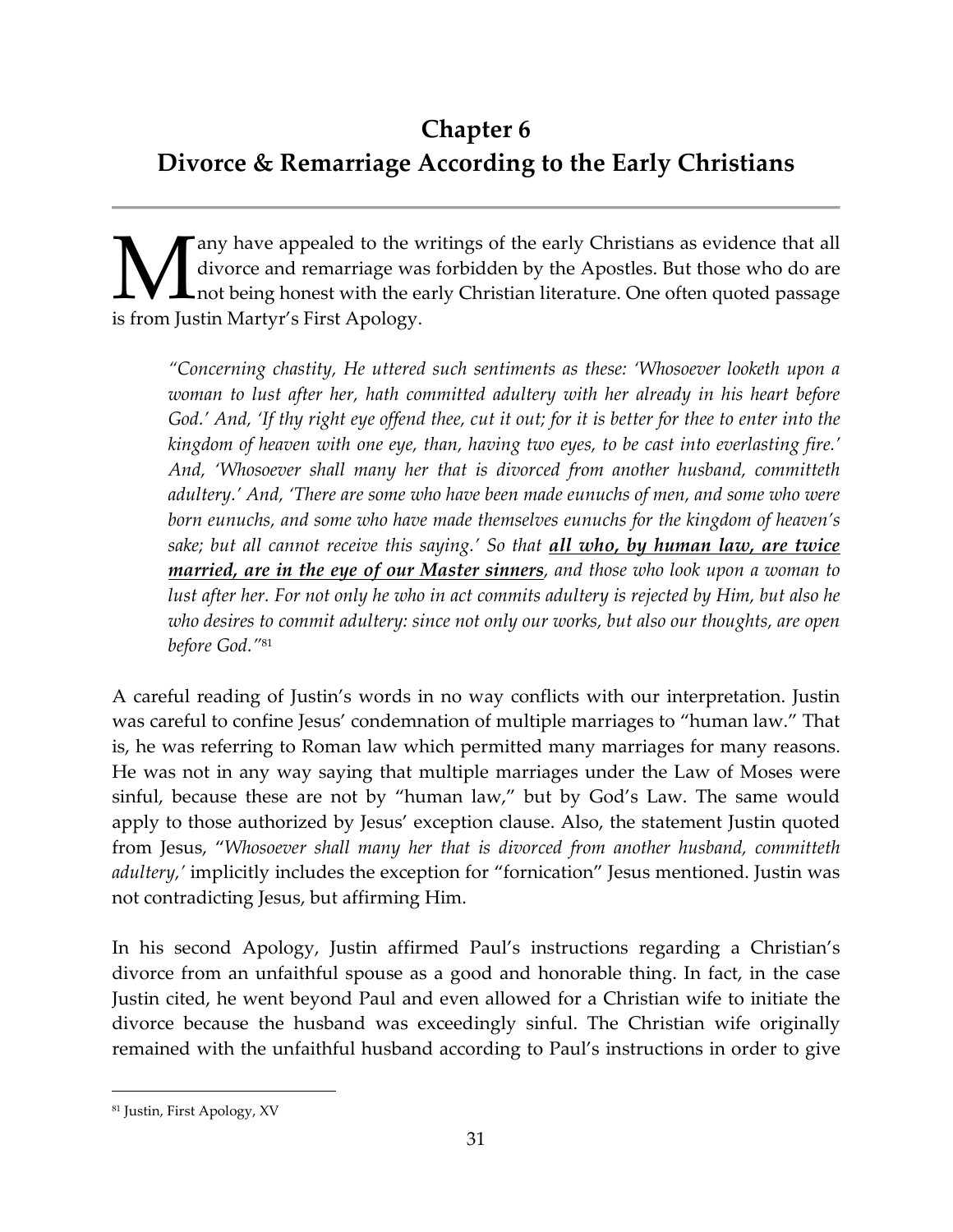him time to repent of his wickedness. But, when it became apparent that he was never going to repent, she divorced him. And Justin presented this case as a legitimate Christian divorce on proper grounds!

*"A certain woman lived with an intemperate husband; she herself, too, having formerly been intemperate. But when she came to the knowledge of the teachings of Christ she became sober-minded, and endeavored to persuade her husband likewise to be temperate, citing the teaching of Christ, and assuring him that there shall be punishment in eternal fire inflicted upon those who do not live temperately and conformably to right reason. But he, continuing in the same excesses, alienated his wife from him by his actions. For she, considering it wicked to live any longer as a wife with a husband who sought in every*  way means of indulging in pleasure contrary to the law of nature, and in violation of *what is right, wished to be divorced from him. And when she was overpersuaded by her friends, who advised her still to continue with him, in the idea that some time or other her husband might give hope of amendment, she did violence to her own feeling and remained with him. But when her husband had gone into Alexandria, and was reported to be conducting himself worse than ever, she — that she might not, by continuing in matrimonial connection with him, and by sharing his table and his bed, become a partaker also in his wickednesses and impieties — gave him what you call a bill of divorce, and was separated from him."*<sup>82</sup>

Justin continued relating the story of how her former husband brought charges against her as a "Christian" and against her Christian pastor, Ptolemaeus, who apparently had advised her to divorce this wicked man. She deemed remaining his wife and sharing his bed to be partaking in his wickedness. Paul's instructions were for the believing wife not to depart from an unfaithful husband because she might bring him to repentance. Yet, Justin seems to have seen a limitation even on this when it becomes clear that such will never be the case. Justin in no way condemned this woman's actions, but rather condemned the Romans for persecuting her and her pastor who advised her.

We find also in Irenaeus an explanation of Jesus' remark in Matthew 19 regarding why Moses permitted divorce in the Law. Irenaeus wrote that the Apostle Paul made the same kind of allowances for difficult circumstances for New Testament believers.

*"And not only so, but the Lord also showed that certain precepts were enacted for them by Moses, on account of their hardness, and because of their unwillingness to be obedient,*  when, on their saying to Him, 'Why then did Moses command to give a writing of *divorcement, and to send away a wife?' He said to them, 'Because of the hardness of your* 

<sup>82</sup> Justin Martyr, Second Apology, II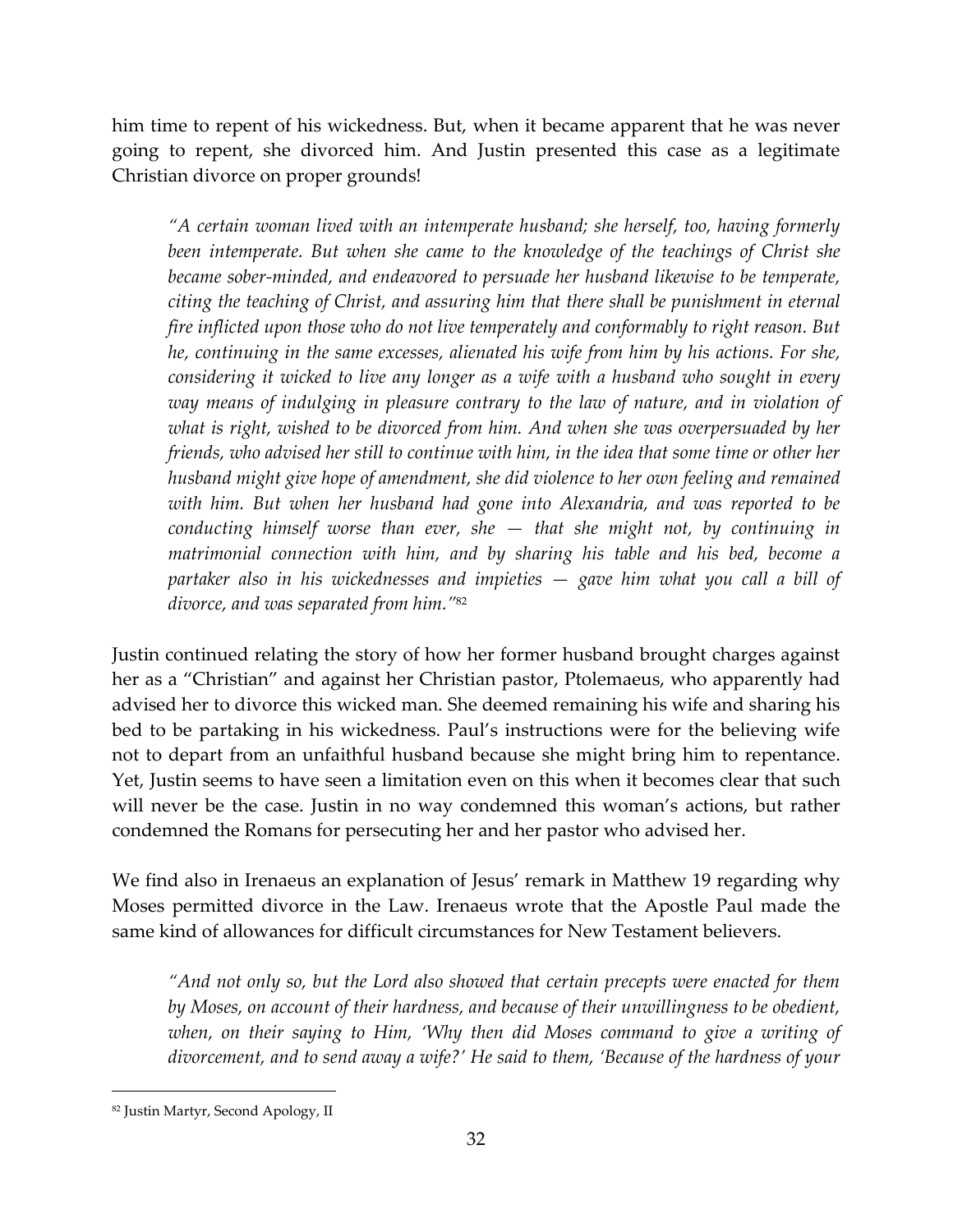*hearts he permitted these things to you; but from the beginning it was not so;' thus exculpating Moses as a faithful servant, but acknowledging one God, who from the beginning made male and female and reproving them as hard-hearted and disobedient. And therefore it was that they received from Moses this law of divorcement, adapted to their hard nature. But why say I these things concerning the Old Testament? For in the New also are the apostles found doing this very thing, on the ground which has been mentioned, Paul plainly declaring, 'But these things I say, not the Lord.' And again: 'But this I speak by permission, not by commandment.' And again: 'Now, as concerning virgins, I have no commandment from the Lord; yet I give my judgment, as one that hath obtained mercy of the Lord to be faithful.' But further, in another place he says: 'That Satan tempt you not for your incontinence.' If, therefore, even in the New Testament, the apostles are found granting certain precepts in consideration of human infirmity, because of the incontinence of some, lest such persons, having grown obdurate, and despairing altogether of their salvation, should become apostates from God, — it ought not to be wondered at, if also in the Old Testament the same God permitted similar indulgences for the benefit of His people, drawing them on by means of the ordinances already mentioned, so that they might obtain the gift of salvation through them, while they obeyed the Decalogue, and being restrained by Him, should not revert to idolatry, nor apostatize from God, but learn to love Him with the whole heart."*<sup>83</sup>

Irenaeus' point was that Paul did precisely what Moses did in the Law – made allowances for God's people living under the curse, recognizing human frailty, keeping people from despairing to the point of apostasy by making allowances for divorce and remarriage under certain distressing conditions.

There is an interesting early Christian document from the second century called, "The Shepherd of Hermas." This work contained parables and visions, no doubt written to relay the current theology in an entertaining fictional form. It was held in high regard by many Christians. The following passage gives a fictitious account of Hermas' dialogue with an angel regarding divorce. Here we find the same thinking found in Justin's account of the Christian wife who divorced her philandering husband. A believer who remains yoked together with an adulterer or idolater is participating in the sin of the unfaithful spouse. While this is not explicitly taught in the New Testament (except perhaps 2 Thess. 3:6), it is a principle found throughout the Old Testament.

*"I charge you," said he, "to guard your chastity, and let no thought enter your heart of another man's wife, or of fornication, or of similar iniquities; for by doing this you commit a great sin. But if you always remember your own wife, you will never sin. For if* 

<sup>83</sup> Irenaeus, Against Heresies, Book IV, ii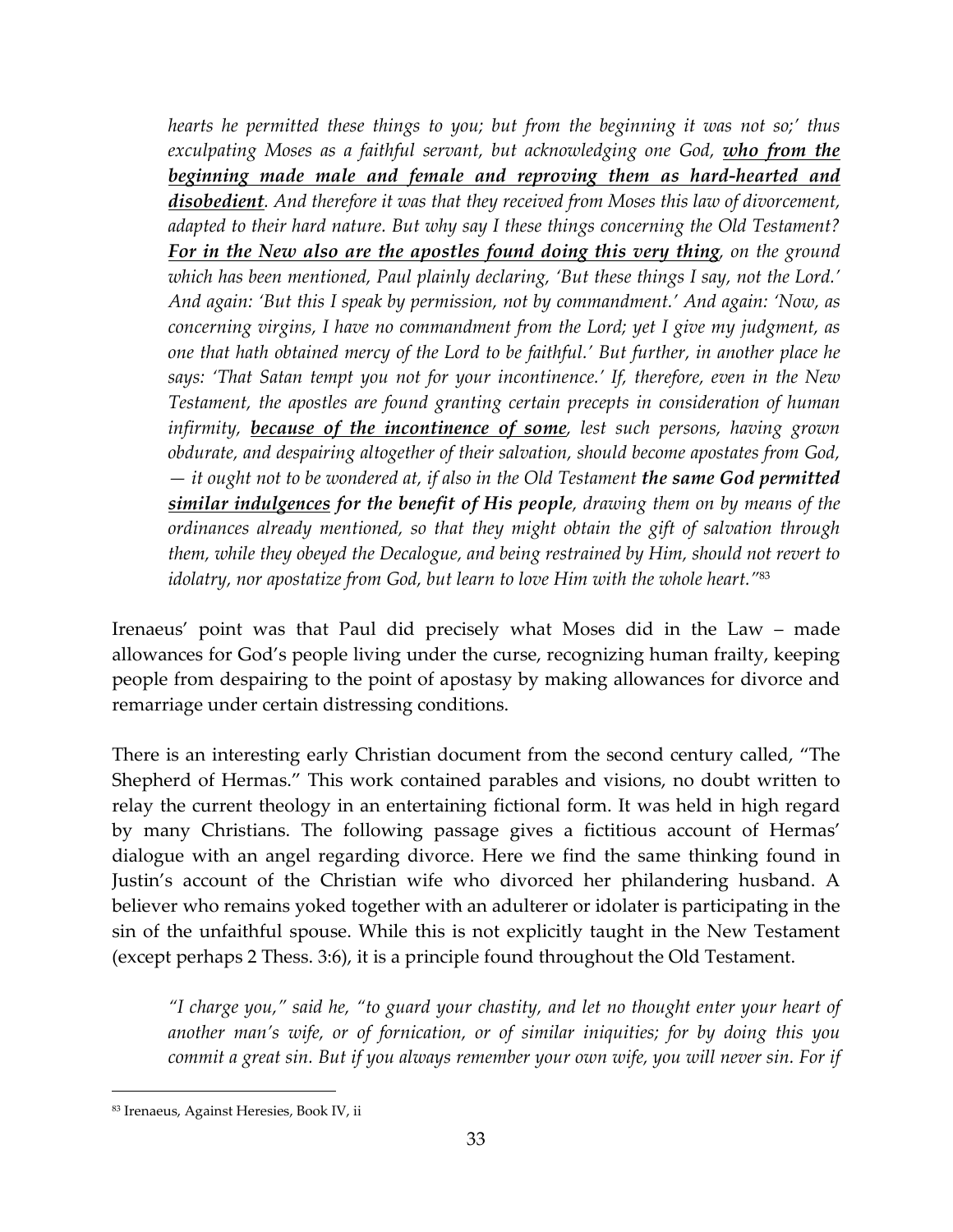*this thought enter your heart, then you will sin; and if, in like manner, you think other wicked thoughts, you commit sin. For this thought is great sin in a servant of God. But if any one commit this wicked deed, he works death for himself. Attend, therefore, and refrain from this thought; for where purity dwells, there iniquity ought not to enter the heart of a righteous man."* 

*I said to him, "Sir, permit me to ask you a few questions."* 

*"Say on," said he.* 

*And I said to him, "Sir, if any one has a wife who trusts in the Lord, and if he detect her in adultery, does the man sin if he continue to live with her?"* 

*And he said to me, "As long as he remains ignorant of her sin, the husband commits no transgression in living with her. But if the husband know that his wife has gone astray, and if the woman does not repent, but persists in her fornication, and yet the husband continues to live with her, he also is guilty of her crime, and a sharer in her adultery."* 

*And I said to him, "What then, sir, is the husband to do, if his wife continue in her vicious practices?"* 

*And he said, "The husband should put her away, and remain by himself. But if he put his wife away and marry another, he also commits adultery."* 

*And I said to him, "What if the woman put away should repent, and wish to return to her husband: shall she not be taken back by her husband?"* 

*And he said to me, "Assuredly. If the husband do not take her back, he sins, and brings a great sin upon himself; for he ought to take back the sinner who has repented. But not frequently* [repeatedly]. *For there is but one repentance to the servants of God. In case, therefore, that the divorced wife may repent, the husband ought not to marry another, when his wife has been put away. In this matter man and woman are to be treated exactly in the same way.* 

*Moreover, adultery is committed not only by those who pollute their flesh, but by those who imitate the heathen in their actions. Wherefore if any one persists in such deeds, and repents not, withdraw from him, and cease to live with him otherwise you are a sharer in his sin. Therefore has the injunction been laid on you, that you should remain by yourselves, both man and woman, for in such persons repentance can take place. But I do not," said he, "give opportunity for the doing of these deeds, but that he who has sinned*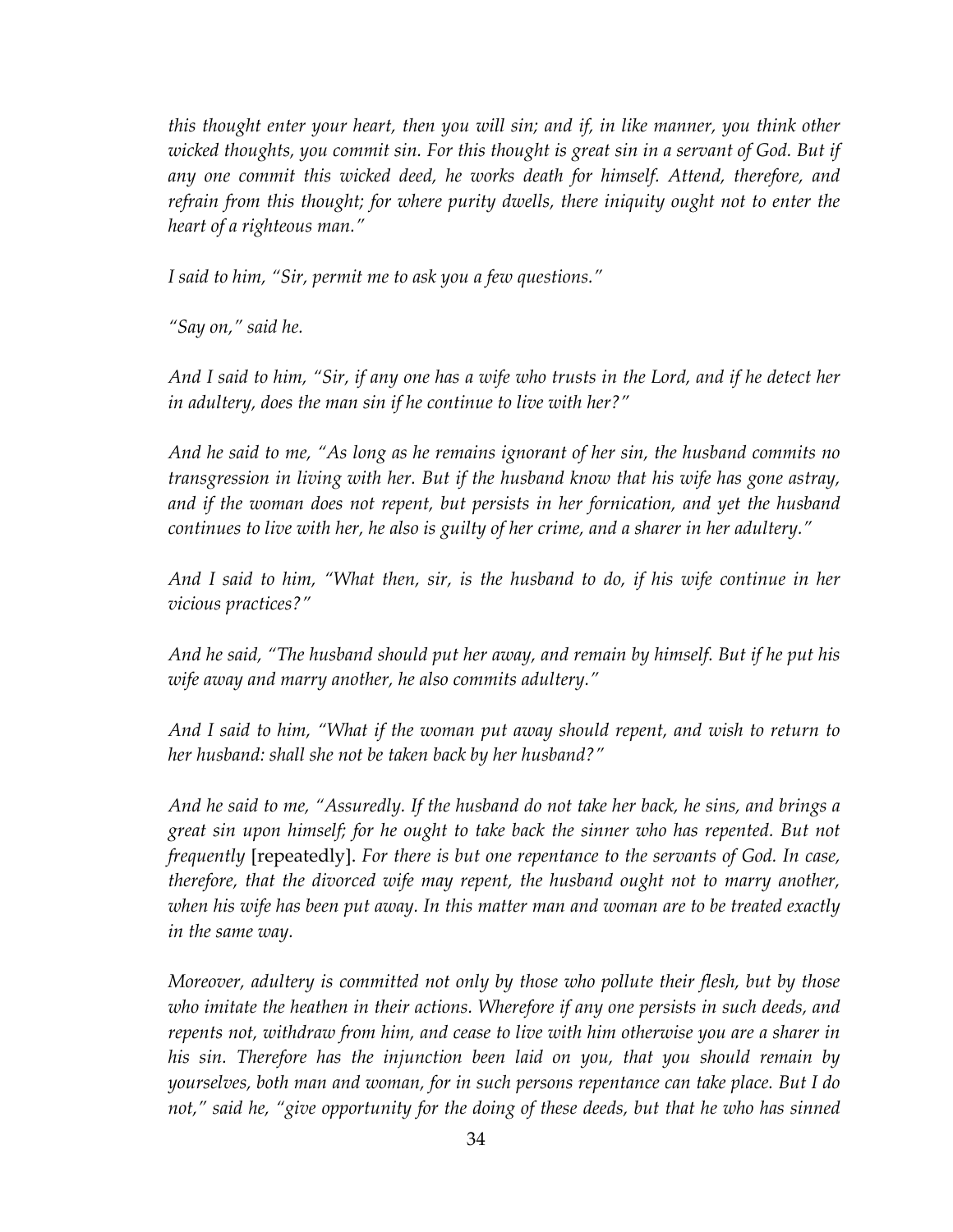*may sin no more. But with regard to his previous transgressions, there is One who is able to provide a cure; for it is He, indeed, who has power over all."*<sup>84</sup>

This passage is interesting in that it shows a blending of what Jesus taught on divorce, (that when fornication is involved, it is legitimate grounds for divorce), and Paul's instructions for a mixed marriage. It takes Paul's instructions regarding a spouse who is "without faith" or "unfaithful" and applies them to a professing Christian. It seems at least this author understood the term "without faith" (or "unfaithful") to apply to a professing Christian. This author went beyond the recorded words of Jesus and Paul by absolutely requiring a divorce in such cases so that the innocent party does not partake in the sin of the unfaithful spouse. Note also that both physical adultery and idolatry (which Scripture also calls "adultery" and "fornication") require divorce. This shows that Jesus' exception clause, "except for fornication," was understood in both the physical and the spiritual sense. Finally, notice that the purpose for remaining single was to allow the sinning spouse time to repent. However, this was limited to one repentance only. Afterward, the limitation to remain single so that the offender could repent no longer applies. In other words, if the offending spouse returns to the offense after repenting, the faithful spouse is not required to remain single anymore, because no allowance is made for repeated repentance of the sinning spouse.

While the writings of the early Christians are certainly not authoritative, they do provide many clues into how the early Christians understood the teaching of Jesus and the Apostles on this subject. Keep in mind that they had much oral Apostolic tradition which we do not possess.

As time passed, and the generation that knew the Apostles died off, we find later writers taking a more hard line against divorce and remarriage. Tertullian had monastic tendencies, even instructing his wife that she must not remarry after his death, and that doing so was sin. The tendency to become more and more legalistic manifest itself in many wrong doctrines as time went on. Forced celibacy eventually became the law for the Roman Catholic priesthood. And this has bred blatant homosexuality, fornication, and sexual abuse within the Roman Catholic priesthood. Such things were not commanded by God, but borne out of a 'Pharisee' mindset, going beyond God's commandments into a pseudo-piety.

<sup>84</sup> Shepherd of Hermas, Book II, Commandment 4